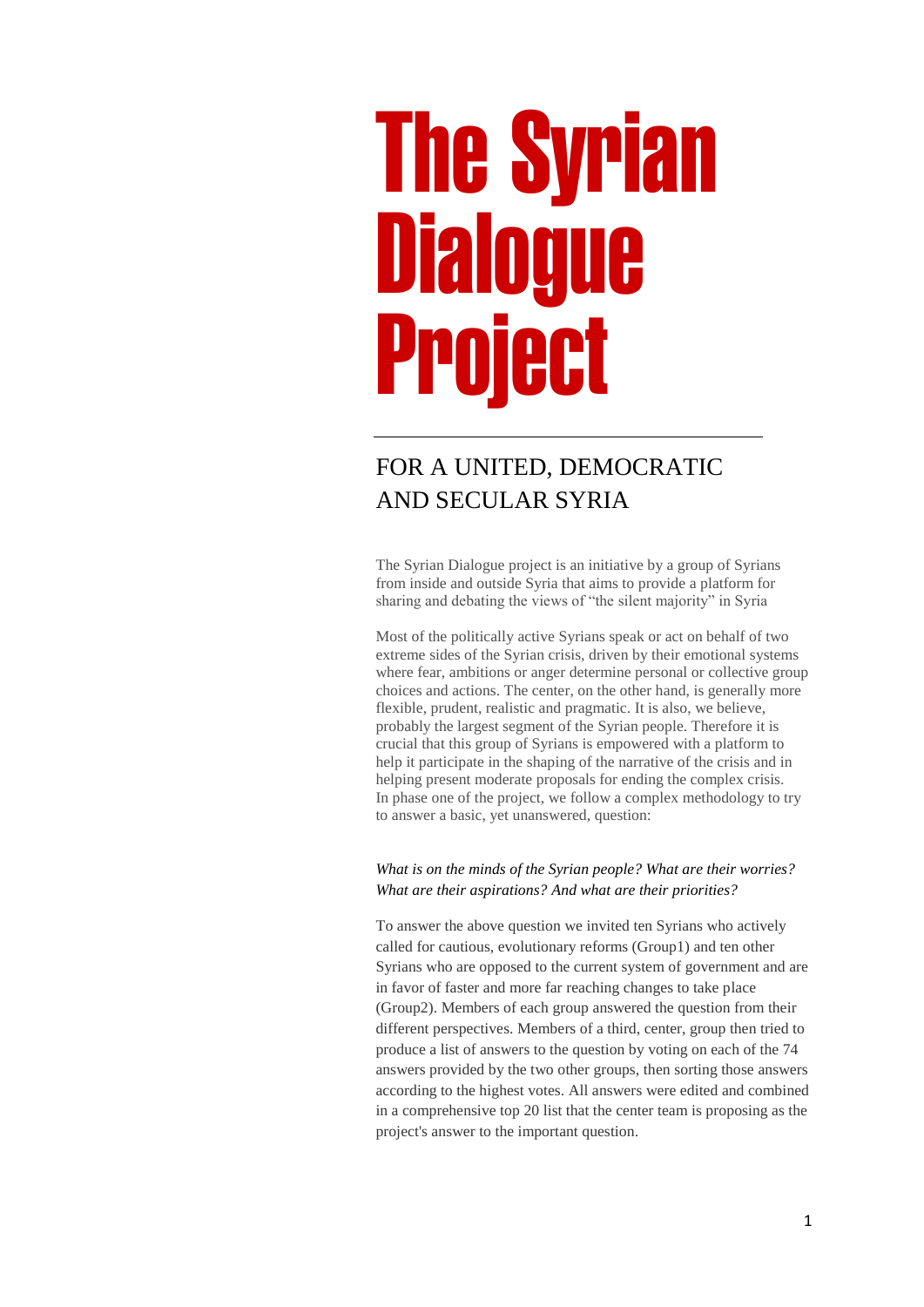# **1. Survival (Staying Alive)**

Syrian citizens' daily activities, throughout the developments of the current crisis, can be summarized into the words "ways of survival". The militancy did not only shatter security but it is now randomly threatening people's survival as people themselves have now become targets, regardless of their position or political stance. Towards this end, many considerations and demands that people regarded as fundamental at the onset of this conflict have now receded, so much so that the economic burden has surpassed the general consensus that was prevalent before 2011, and has taken a special position in the citizen's search for basic survival means.

While the security concern is the most present today, the livelihood concern goes in parallel, as the stability of the economy reflects a normalization of the political regime in any country. It is a given that the earliest causalities of a political conflict is the economy. That's what was expected for Syria and that's what happened. However, the economy did not fall as a secondary victim to the violence in Syria, but it became a target of its own. For whether it was the opposition forces that targeted the economy to fight against the normalization that the regime is trying to impose over the conflict, or the regime that used the collapse of the economy as a scare tactic to reinforce its loyalty, the Syrian economy did in fact collapse.

This collapse is not a temporary or superficial one that could be reversed easily. A large proportion of the economic infrastructure has been destroyed, major private capital fled the country, people's savings have been drawn from market circulation, and public investments, which are usually a major engine of the economy, were stopped by the government.

In addition, violence and militancy have resulted in many Syrians families fleeing their homes, thus separating them from their jobs and sources of income. Syrians refugees (both inside and outside Syria) account for more than 2.5 million human beings. The result is that more than half of the Syrian workforce have now become out of work, while the income of the remainder has drastically reduced, and people started consuming their savings. While many Syrians lived near the poverty line prior to the crises, many have now fallen into absolute poverty and haven't got the minimum resources to maintain basic nutrition so as to stay alive.

The official social organizations did not deal with the crisis in a serious and competent way. In addition, non-governmental organizations (NGO) were afraid to get involved fearing retaliation from either side of the conflict, who considered that all humanitarian assistance activities must go through its own channels and did not start working effectively until a late stage of the crisis.

The civil social capital endured the larger part of the basic assistance that is necessary for survival (shelter with relatives, sharing resources with neighbours, etc.) Moreover, the host society resources started to dry up, so did the ability, and even the desire, of the rich classes to support the classes that do not have enough reserves to go on. As the crisis went on, everyone started calculating their own ability to continue to give without an income, after fear for survival prevailed, even among middle and rich classes.

Taking into consideration the challenge of survival, part of Syrians turned into crime and illegal work. Many combatants on both sides of the struggle tried to benefit from the chaos in order to increase their financial gain. All this has entered us into what is known as the war economy, which in turn lead to an increase in the collapse rate of the peace economy and the fleeing of many capitalists outside the country, along with whom were the investments that employ the remaining Syrians. Syria became entangled in a vicious circle of lack of security that leads to economic collapse, which in turn leads to more violence. Under the war economy, monopolies are formed, prices go up and getting the basics of livelihood becomes marred with danger.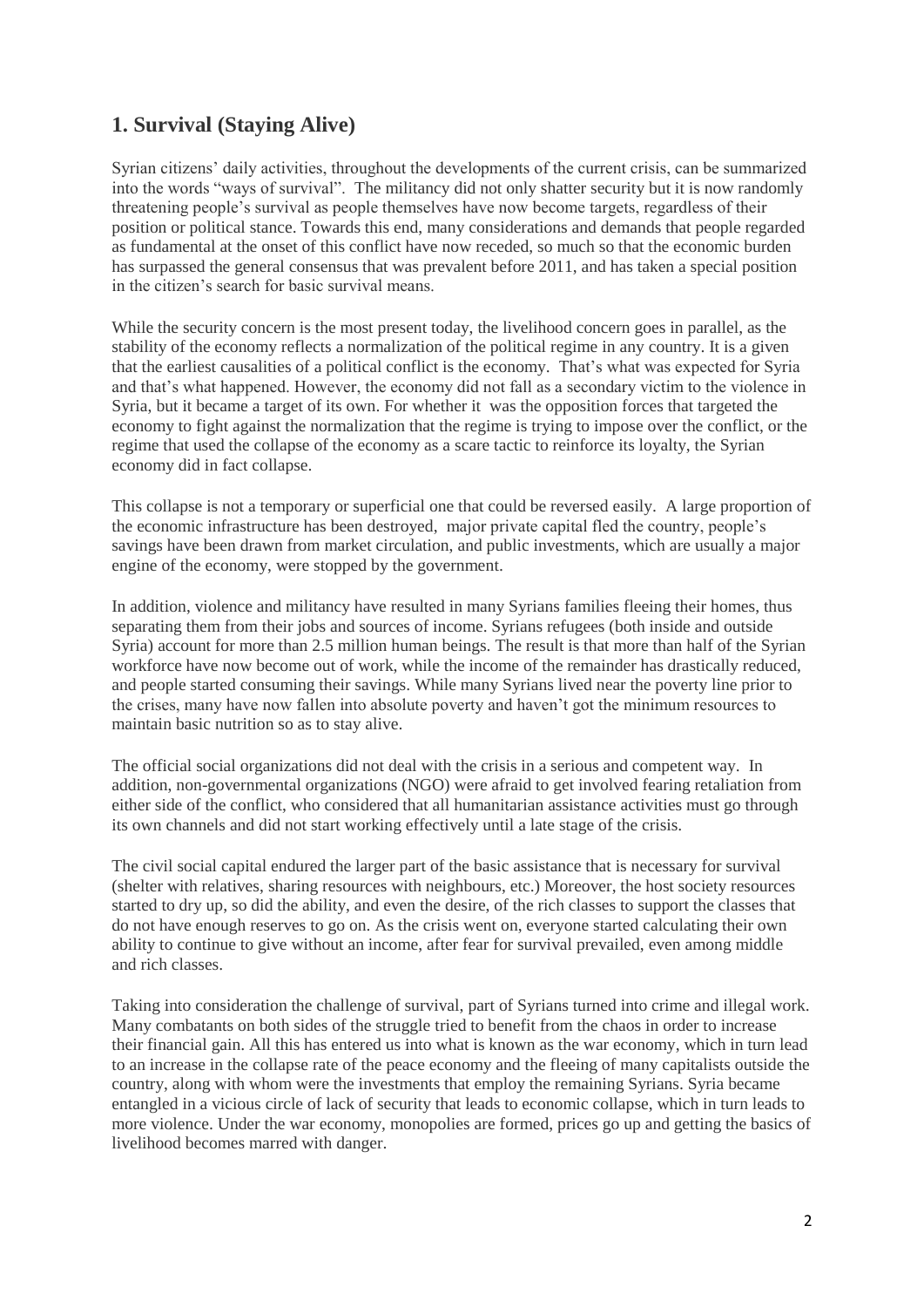Within this context, survival and getting food become the biggest worry and the preoccupation of the majority of citizens in Syria. And while the biggest part of Syrians are still ethically deterred from committing crimes for mere survival, fear and hunger would create larger pressures on social ties, and might take a large proportion of people into routs that has no ethical or categorical ceiling. This, in turn, would form a future obstacle against any serious attempt to rebuild a fit economy.

Nonetheless, the economic future, let alone the political one, is now the last thing on people's mind. Therefore, talking about political reform, the form of the state, the constitution or democratic institutions has now become quite far and unrealistic. In fact, this is now considered as an insult for many who are of the view that the priority of work today should be to stop violence and to bring humanitarian aid for those who are in need, and that any other talk is no less a crime than violence that harvests all Syrians. The insistence of the struggling parties on marginalising this issue and not giving the problem of survival a priority over military and political work has pushed a large segment of Syrians to reject the ethical position of all struggling parties, and increased the appeal of any solution for the crisis that would stop violence and guarantees people a safe livelihood.

# **2. Fate of activists from both sides arrested, kidnapped or fearing punishment**

The issue of those wanted and the detainees has become more complex, for whereas it was only linked to the security apparatus of the authorities, the issue of those who were abducted by the militant opposition, which took a shape that is similar to detention in some of its aspects, appeared during an advanced phase of the crisis. All in all, however, the "detention" remained linked to an od dossier that is specific to the political regime.

With the start of the Syrian troubles, the numbers of detainees and those wanted for security reasons increased, before the objections develop into an "armed struggle". Throughout months of the crisis, the issue became more complicated and what can be called as "The chaos of detention" appeared, which coincided with the "Chaos of releasing detainees", which is a process that takes place under the loos banner of (Those whose hands were not stained with blood), in a way that allows for mixing criteria and, as some say, increases the relation of antagonism and denial between citizens and their state.

The abolishment of the state of emergency did not affect all details of the detention issue and, as a segment of the society believes, people remain fearful of being reprimanded or unlawfully involved in this or that case, later on. This would require institutionalising this issue under stipulations that are transparent and clear for everyone, and on judicial basis.

Some Syrian tendencies find that the entrance of discussing the fate of the detainees is through national reconciliation that has been ignored since the struggle with the Muslim brotherhood at the start of the Eighties. Those who believe as such appreciate reconciliation in preserving the Syrian identity amongst a multi ethnic and multi religious Arabic and Islamic surrounding, which is the identity that would allow any Syrian to feel dignity in his country. The reconciliation, however, does not have a unified concept among all Syrian parties, as some understand it as a procedure after achieving victory while other only see it as meaning the achievement of all their objectives that they could not achieve by arms. This calls for discussing a unified understanding of the national reconciliation issues.

On the other hand, the ending of the detainees issue, controlling detention issues and achieving reconciliation are all linked to a basic procedural state that is related to the "militants". And the authorities, which issued a repeated amnesty for those who carried weapons and "Whose hands were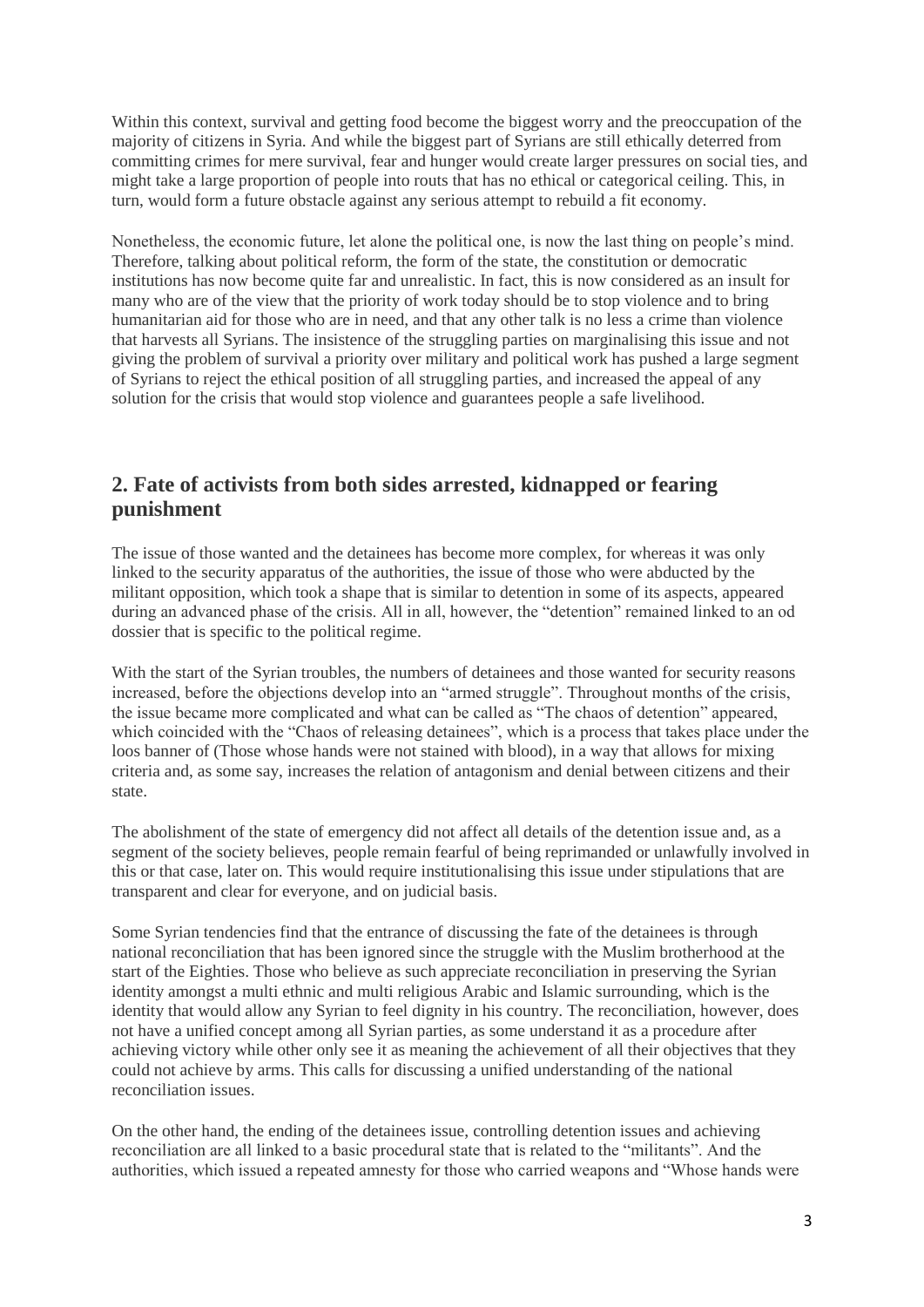not stained with blood", are dealing with the militancy phenomenon and not the "militants" as groups who have their various references. From this angle, some of the opposition movements find it necessary to "involve the militants in the security set-up" as per their areas. This approach carries a confirmation of creating trans-authority mechanisms with regards to appointments in the security administration and in the army, in order to guarantee no overturning any formula for a solution, and guarantee no chaos of arms and militants, should they exit the solution formula.

Some of those who adopt this approach view the need to distinguish between armed groups before taking any measure because some groups, which are strongly present today, belong to Salafi groups and a number of their elements are non-Syrian. At the same time, we cannot wait until the end of the crisis in order to find a solution, for one of the reasons of the continuation of violence is the militants' fear for their destiny should the violence ends, at the time that a large segment that is dubbed as loyal to the regime (Regime Shabiha) fear for reprisal that the opposition is threatening with, should they win.

# **3. Managing the change process of Syria's political system**

Waiting for a new political environment that summarises almost two years of the Syrian crisis, which started with a social movement and ended up with a violent armed struggle, searching for politics amid the developments of the situation on the ground forms the pivot point for the post crisis phase, or even for the mechanisms of exiting it. The developments showed a number of tendencies that surfaced over the political life, as we find:

- The main concern results from the nature of the crisis and the increase in extremism, for there is fear that this would lead to a shrinkage in political life space, which is what is really happening. On another side, there are fears from experiences that emerged in the regional surrounding, like Iraq, Libya and Yemen, which materialised in imposing a state of political change by military force and various pressures.
- Non-clarity with regards to political future, because both conflicting parties confirm the certainty of their victory, with each side having its visible capability on the ground, and its strong allies. There is a part of Syrians who cannot foresee the political future of the country, because of the tight media polarisation in this issue.
- On another note, there is a worry of the political transition process, especially if it is left suspended and available to be kidnapped by any of the parties, in the future. Syria needs a formula for solution in the near future and another for governance on the long term that guarantees a balance between the parties, in addition to redrawing the roles of those institutions that enjoyed a large space within the political decision arena, historically, like the army.
- The shape of the transitional process may not appeal to all parties but, in the end, none of the parties is able to impose its opinion by force and there must be a negotiated exit. The political form must be consensual, with international guarantees, and not international with local guarantees. This means that we need to study the most appropriate sequence of the political transition process in order to guarantee the best change towards democracy and not the best way of change so that we enable the militarily winning party of justifying their future tyranny.
- The transitional process itself is in need, according to some Syrian opinions, to look into the political regime, as "the regime puts barriers before individuals" to guarantee the safety of the society from "individual excesses". Therefore, individual grievances do not form a criterion for determining how bad or good the regime is. Moreover, the political system should be viewed through the judicial system and how it would achieve public and national interests. As a result, the relation of that interest with citizenship is a sensitive issue, and there is a need for a precise definition of citizenship. In national states, individual rights should not contradict with the upper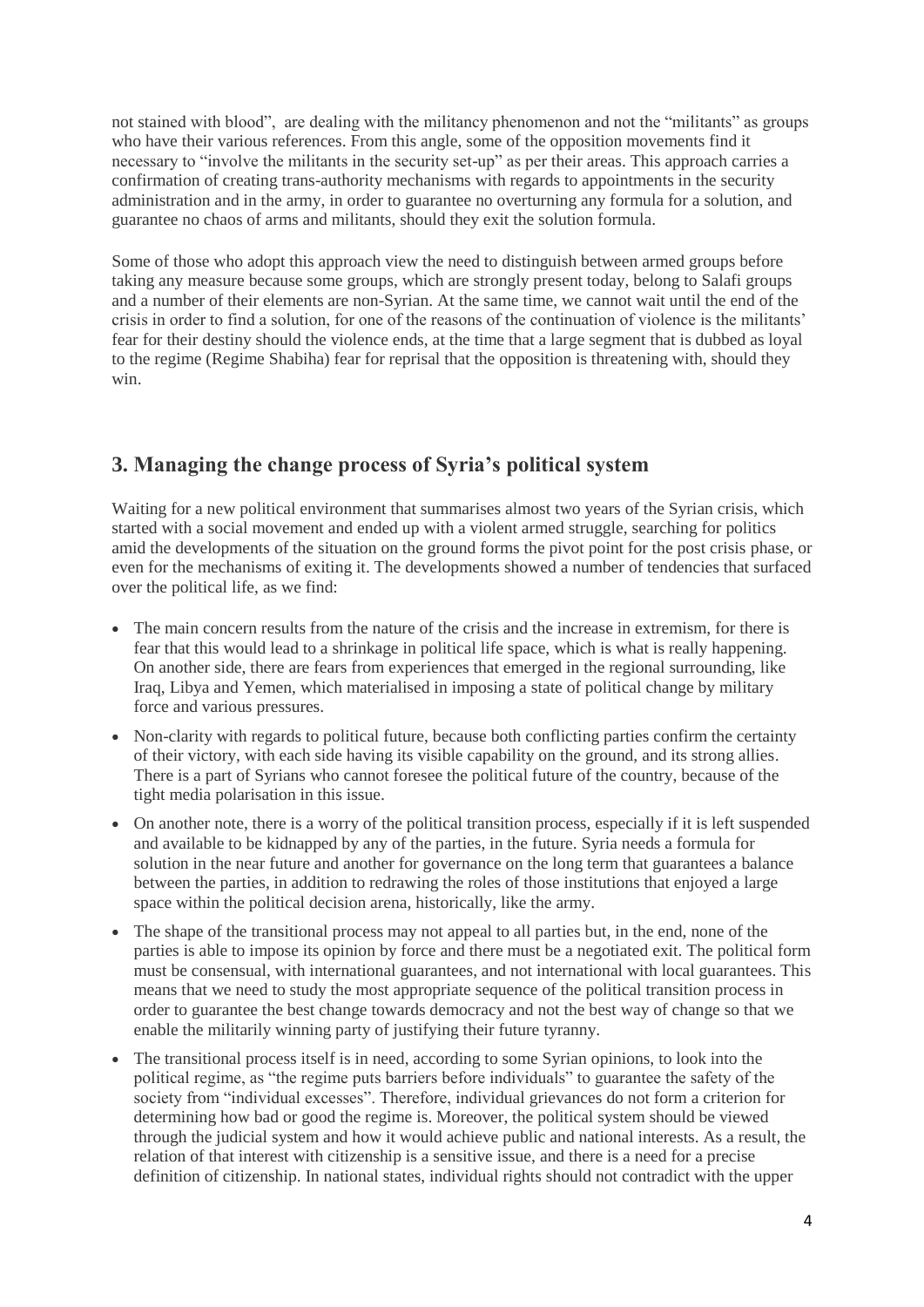national interest. However, being strict about the public interest is faced by obsessions about the question of liberties, for some ideas lean towards the need to separate the concept of individual freedoms from political struggles, so that those concepts wouldn't threaten each political milestone with regards to power devolution or elections.

- Some ideas lean towards a "flexible state" in contrast with the "totalitarian central state" that has prevailed throughout the previous decades. The "flexible state" would be able to absorb ethnic, religious and sectarian variety in Syria, as it would be closer to "Federalism". This concept is being faced, however, with the need of non-centralism and not federalism – as each area would be given the right to administer its affairs according to criteria and bases that are nationally agreed upon. This opinion believes that the local administration law is a most important democracy pillars, should it be properly organised.
- Despite the size and complexities of the Syrian political dossier, no new political currents has emerged, in the objective sense. Political plurality that formed a principle demand since the start of the crisis took a shape that does not coincide with the livelihood of the Syrian reality, and remained within the framework of the old political fabrication.
- Some opinions view future Syria through a civil and democratic state that bypasses the religious and sectarian form, as a contrast with the theological state, and in which the separation of authorities and the principle of peaceful power devolution are clear cut. Despite the fact that this view prevails over what is called "the interior opposition", the details of the civil state remain suspended in the wait for political agendas and dialogue between all parties.

On the other hand, a sizeable proportion of the political opposition held the political regime responsible for all the repercussions of the crisis, regarding it as part and parcel of the problem, and that most developments are linked to its positions and actions, whereas some parties, especially those who try to play mediatory political roles between the two parts of the struggle, that this opinion is an excuse for the opposition not to present a clear vision. Many of its parties emerged with a range of demands, but without a clear intellectual approach, and their actions remained elitist as they had no popular dimension, which some blame on the regime practices for over four decades, whereas the opposition outside Syria has been subject to foreign pressures and formed, as some say, an international strategic tool that targets Syria.

# **4. Fate of refugees and emigrants**

The problem of displacement in Syria only became clearer with the consequences that resulted from the militarization of the mobility. The armed clash pushed increasing numbers of Syrians to leave their homes; some were moved to safer areas within Syria, while others fled to neighboring countries, and another segment migrated to establish business in some world capitals. Along with the increasing military actions this problem emerged into three directions:

- The first one is associated with the displaced within the safe cities, where providing shelter and fulfilling the basic needs became increasingly difficult, especially with the long period of the displacement. This necessitated that "the displaced" adjust with the new circumstances, which led to economic difficulties in most Syrian cities.
- The second is related to the situation of the refugees outside Syria. The available information from some places of displacement, like Jordan, describes the size of the human suffering, in addition to the process of exploitation that has emerged by media through minors' marriage. Moreover, in other refugee camps, such as the Turkish ones, there are problems, in addition to the human suffering, that are imposed by being near the fighting places.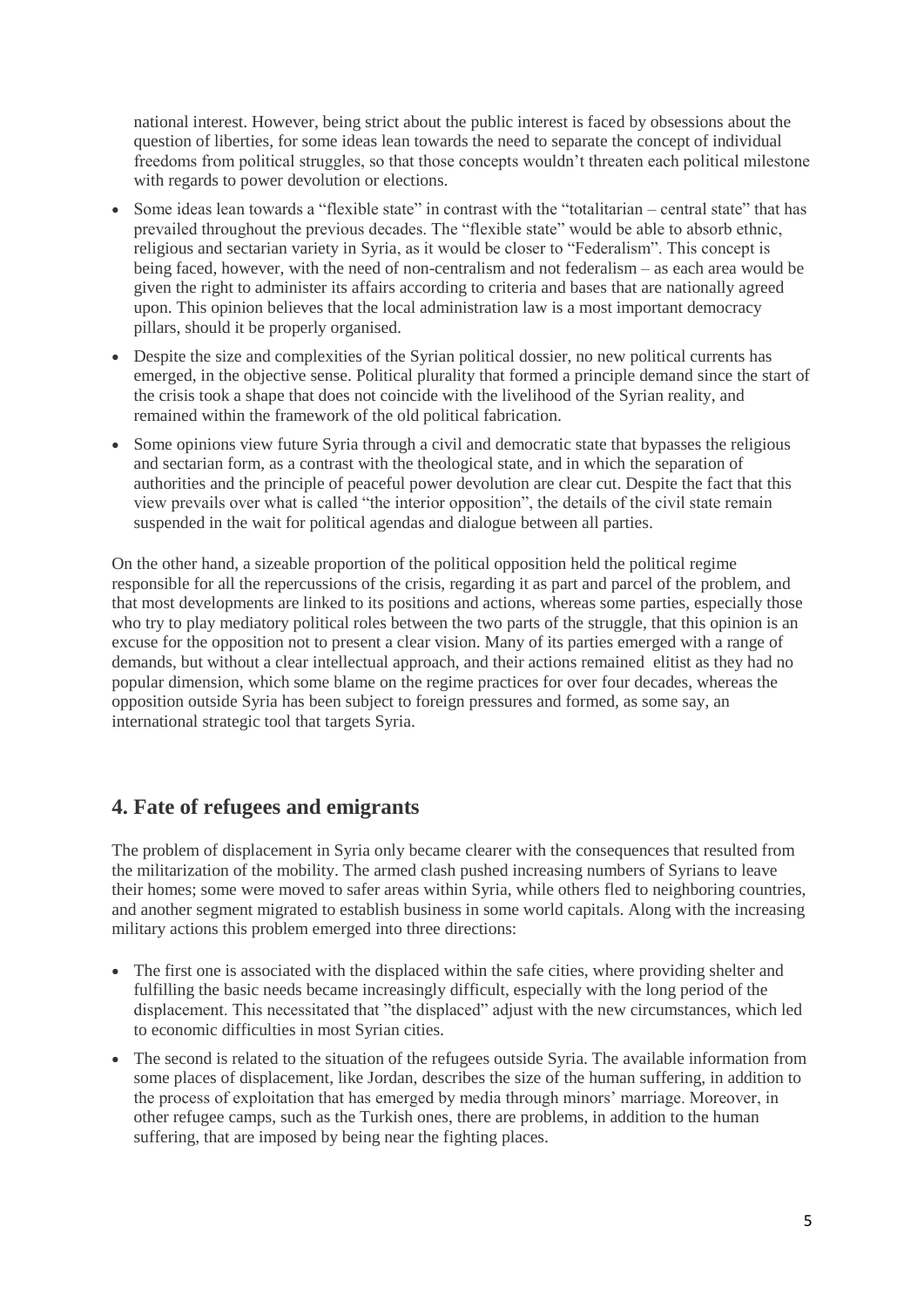The migration of expertise, capital and segments of some religious communities. With regards to capital, it seems very difficult on the medium term to resettle migrating capital because it is engaged in external projects, and this requires a contingency plan at the entire Syria level to discuss this matter. The migration of expertise seems less complicated, however, because it is directly linked to events taking place in Syria. Moreover, the migration of some Syrian elements, whether cultural or religious, may create an imbalance in population structure and threatens a shift in cultural identity, which obligates setting fixed strategies to overcome this issue.

The return of displaced and refugees to their regular places of residence is a fundamental issue, as it is the first step to alleviate human suffering in addition to restoring the economic and social life cycle. Without doubt, the extent of the destruction that affected the areas will need economic plans to rehabilitate residential areas, in addition to creating an economic revival plan to overcome the output of the battles in those areas.

On the other hand, the consequences of the increased rates of immigration, due to the fear of violence or worry about future, will become clear after the end of the crisis, whether through the loss of the technically and scientifically qualified personnel or the lack of human resources that are needed to overcome the crisis, which means that clear "assurances" after the return of calm would be needed to motivate the displaced to return home and to engage in processes to bypass the crisis.

# **5.Future role of President Assad**

One of the most controversial points among Syrians now is the issue of the future role of President Bashar al-Assad. Opinions hugely vary with regards to this question, and they go between two extreme parties, the first of which want President Bashar al-Assad to rule Syria forever, and the second wants to get rid of President Bashar al-Assad the Qadhaffi way.

It is obvious that moving towards a real plural democracy is one of the demands that are agreed upon among wide segments of the Syrian people. The regime tried to respond to this demand through moving from a referendum system into multi-party election and to fix presidential terms as a maximum two, for any president to remain, in the Syrian constitution that was approved at the start of 2012.

The argument with regards to the future role of President Bashar al-Assad did not stop, however, and it is useful that discussing this issue should take into consideration the following elements:

- The real popularity of President Bashar al-Assad, avoiding disruption and propaganda exaggeration, whether positive or negative.
- The role that President Bashar al-Assad plays in the unity of the army and its coherence, in addition to the importance of the continuity of Syria's regional and international role.
- Suspicions and fears of the opposition with regards to regime's non willingness, inability or misunderstanding of how to run impartial and free presidential elections.
- Syrian national dignity and not heeding to foreign demands, in this domain, but approving that which possesses real popular and national interests.
- Some opposition factions regard the president to be responsible for all that happened and for the Syrian blood that was shed in the crisis, therefore they won't accept dialogue with him or the idea of him being a candidate for the next election.

In light of these elements, organising Syrian presidential elections in 2014 can be discussed, or early presidential elections under the supervision of a national unity government and with the presence of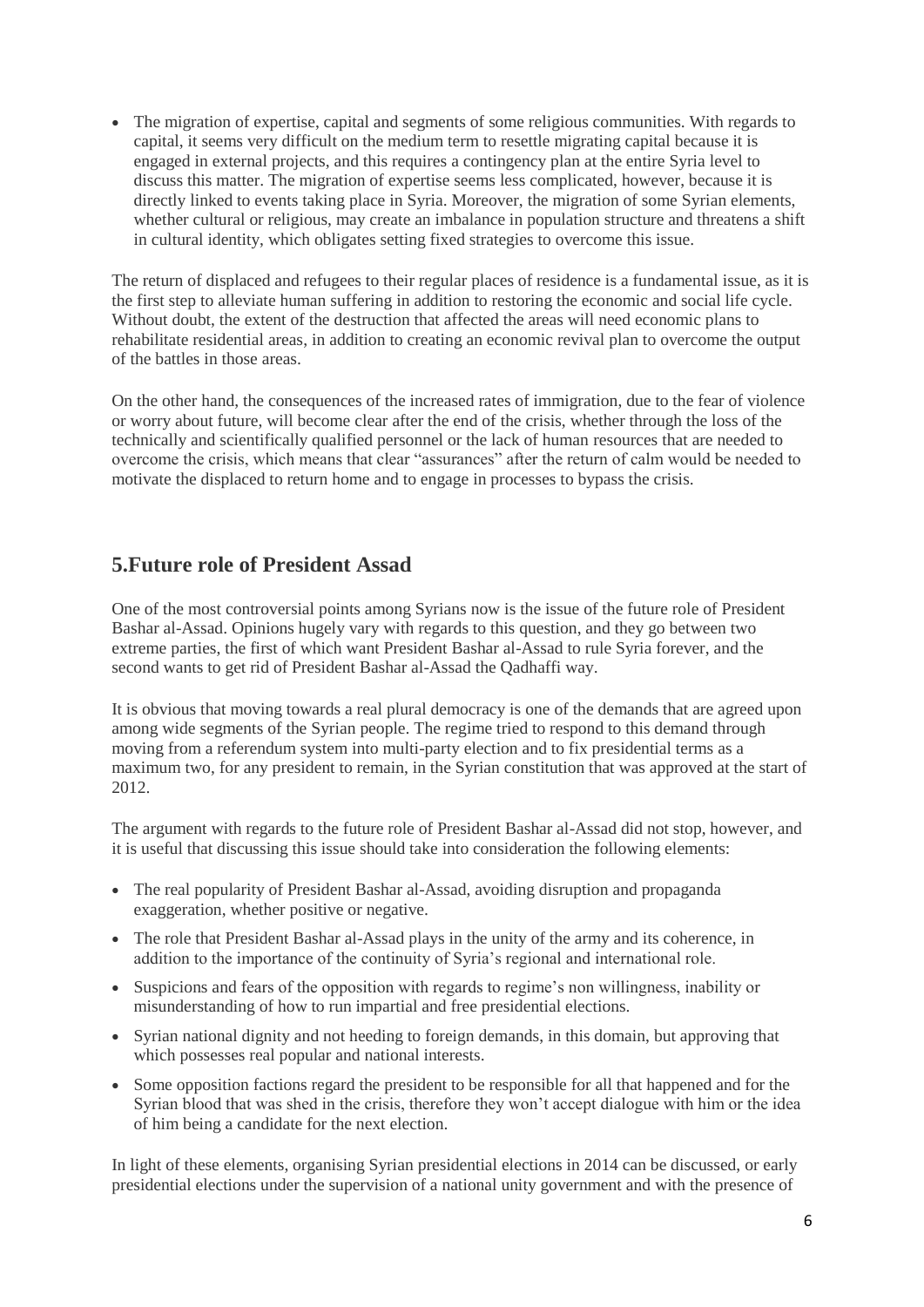international monitors from friendly countries that did not directly get involved in the Syrian crisis. President Bashar al-Assad would be a candidate for these elections like any other candidate within constitutional and legal constrains that would allow all candidates to benefit from the state resources in their election campaigns in an equal, fair and orderly fashion, including national media, and would also allow running election campaigns without any harassment from state apparatuses. These election campaigns should be transparent and explain the sources of spent money, along with preventing any of the candidates to receive election support from any foreign parties and limiting election support to a maximum, with regards to domestic parties, with transparency guaranteed.

This solution takes into consideration the feelings and needs of many Syrians who believe not in exclusion or foreign demands but in ballot boxes, and it allows enough time for the opposition for agreeing on one or more candidates who would stand against President Bashar al-Assad in the elections.

# **6. Security and violence**

The need for security is the most important of human needs, after the physiological ones. As a result, the security concern occupies a large section of the Syrian citizen's spectrum of concerns, these days.

The current Syrian generation has lived through a long period of stability and turned, like any social state, into a culture (the culture of stable society.) And within the atmosphere of the culture of stability, the culture of social and individual ambitions for growth and development is established.

Afterwards, mutual violence incidents came to bring down this stability for it to be replaced with a security chaos that was manifested in a number of ways, including:

- Mutual war, and the resulting violence from both sides of the conflict may seem random in a lot of cases, with all kinds of weapons, in addition to terrorist bombings, which led to the killing of thousands of civilians and the destruction of burning of their property.
- Security vacuum and the shaking of the state prestige opened the door before the culture of violence so that it turned into a phenomenon of the society. Killing, robbery and abduction incidents and demanding ransoms or fees spread all over.
- The total or partial destruction of many factories, warehouses, crops and infrastructure, as well as the movement of goods and commercial exchange being affected, resulted in a shortage in many necessary goods, medicine and energy. Even the environment and monuments that represent the civilised heritage of the Syrian citizen were affected by destruction and looting.
- The media played a huge negative role in spreading terror amongst the ranks of the people, from old to young.

All the previous elements led to the paralysis of many sectors, whether partially or fully, including the education sector. Some university and school areas have become unsafe and others turned into refugee centres, in addition to the fact that the people's fears in general have prevented them from sending their children to schools, partially or fully.

Therefore, the Syrian citizen has a direct fear for oneself and for family members, a direct fear for the safety of the house and property and a direct fear for the safety of economic interests. This daily state of fear and anxiety from a future that is unclear, in fact from a tomorrow that is unclear, has reflected on the behaviour of citizens, their conduct and work, which lead to a backdrop in their conduct, in general. Thus, the socioeconomic situation is increasingly becoming more complicated.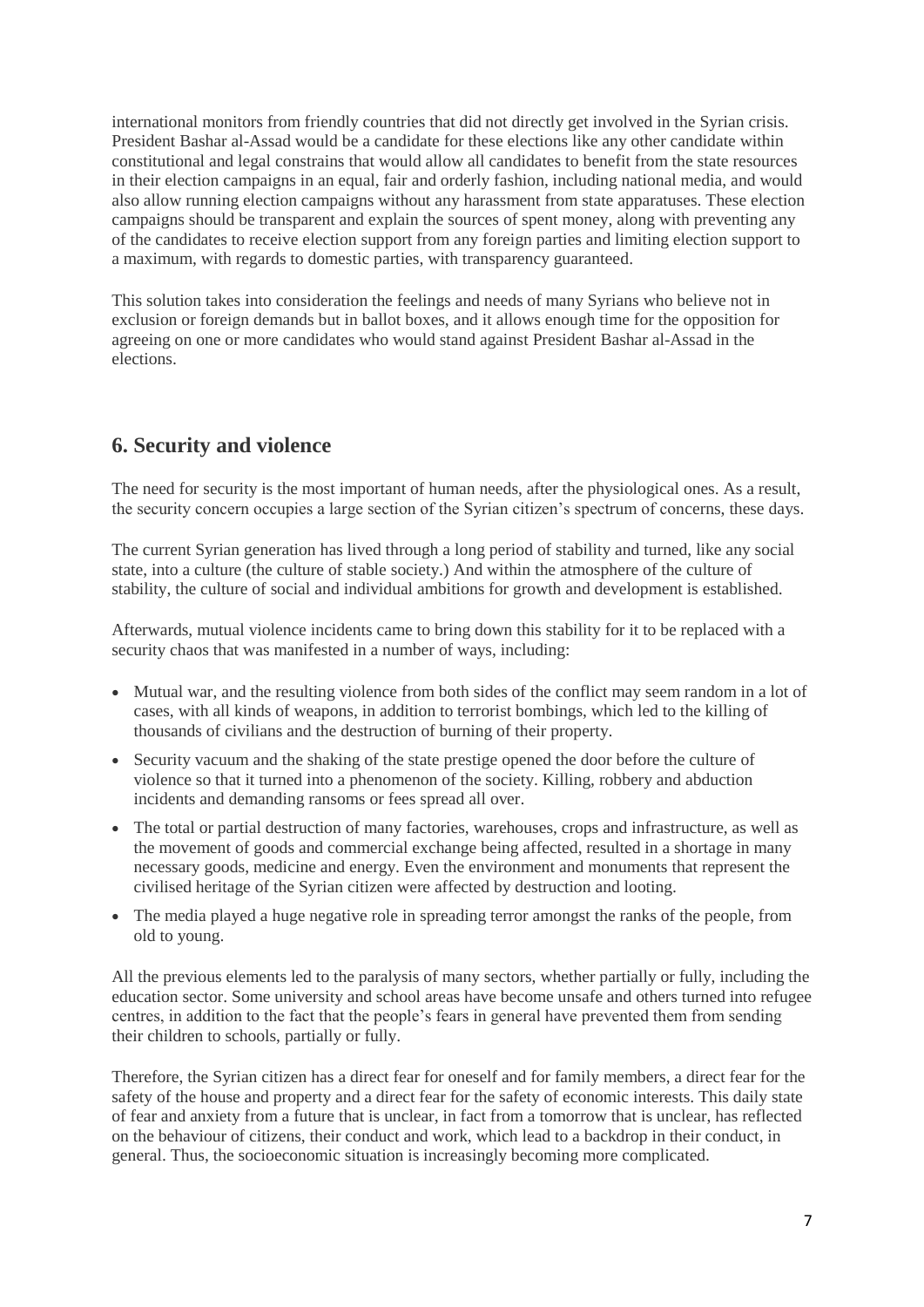The security situation was a direct cause for displacement and migration, including the migration of expertise, capital and investment.

This experience that Syrians are going through developed a nostalgia for the days of stability and realising its importance. This crisis strongly shed the light on the importance of the security status and the discipline of the society and state, alike, in order to consolidate the state of stability.

Healthy political change and economic and political development would only be available in an atmosphere of stability. The lack of the stability of security means the lack of the ability for planning and future calculations at all levels, as a result of which a recession would take place in all domains. No political change would be able to remedy that damage, no matter how perfect it may be, unless after a long period passes, which forms, in the end, a part of time the country needs to progress towards any achievement.

The importance of the security issue is matched by the difficulty in resolving it. For despite the relatively swift transition of power in some Arabic countries, after the upheaval that took place in them, they are still suffering until this day from the lack of political stability, and from security upheaval and social violence. From control of armed militia to revenge between factions to increase in organised crime levels and political violence, to genocide. In the modern and old history there are more violent examples, for the French, for example, presented more than a million victims until the French revolution stabilized.

Violence that is taking place has many reasons, some of which are political and historical, some of which are sectarian, some of which relate to the fabric and composition of the society and some of which relates to foreign intervention or the presence of non-Syrian extreme armed groups. Therefore, solutions are either swift and short term or long term.

A political solution would come at the very front of the short term solutions, and with it the justification for many violent actions would end. The more the political work progressed, the more the mutual violence receded.

Despite the problematic nature of the security apparatuses, their presence (disregarding its current form) under clear leaderships is quite necessary for controlling the increasing security slip, restoring the state prestige and the judiciary authority, impartially holding those who made mistakes to account and eliminating terrorism.

The role of raising awareness that is played by the state and civil society institutions, and religions and media institutions would work on the longer term, and achieving justice, later on, would alleviate the state of congestion and revenge.

# **7. Dialogue vs Revolution**

Despite the disagreement in reading the dramatic Syrian events (Revolution, uprising, street movement, planned foreign conspiracy, rightful or wrongful demands, sectarianism, peaceful, violent or both), it is no longer a secret that violence has escalated at a regular pace, and the conflict took so much a destructive form that no Syrian party would be declared a winner.

What were the results of the conflict?

Tens of thousands of victims and martyrs, thousands of those who were abducted, detained and forcibly displaced, a complete loss of security, the spread of gangs and mercenaries, and a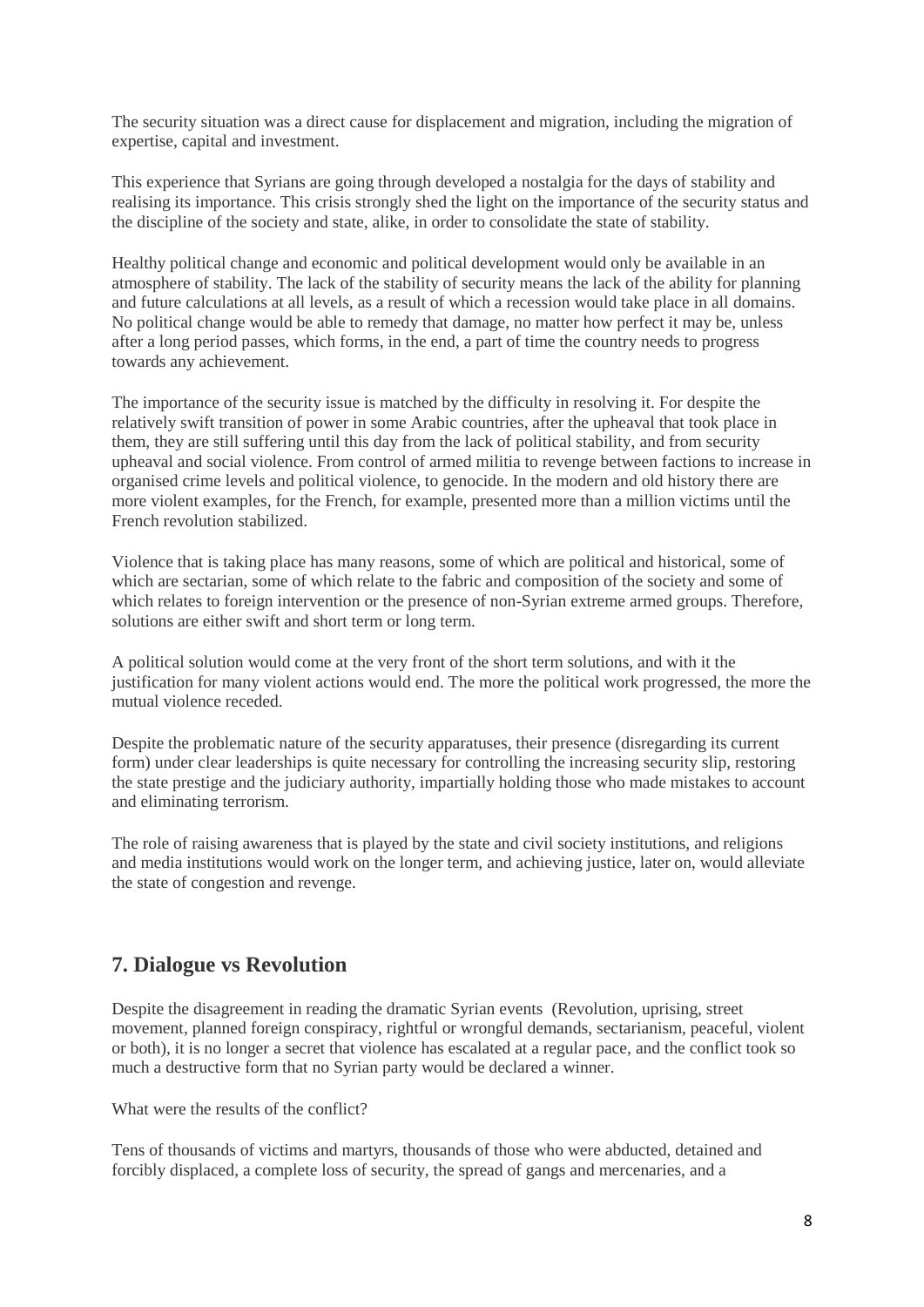catastrophic economic crisis as a result of the systematic destruction of industrial zones and dismemberment of the economic cycle. In addition to all that there are foreign economic sanctions, a lack of basic materials, a high rate of unemployment, a recession in national and social unity and civil peace, and an increase in various fanaticisms, on top of which are instigations and sectarian actions, the destruction of state institutions and their most important service functions, and a dangerous foreign intervention by all possible means.

All previous facts are escalating at a dangerous rate, and this kind of destruction needs tens of years and more than a hundred billion dollars for us to go back to where Syria was in 2010. All this indicates that Syria has entered into a comprehensive national crisis, with catastrophic possibilities for its development.

The regime didn't fall; but on the other hand, the military and security solution perpetrated by the regime against its opponents didn't work. Months have passed on this situation, despite the faith of the supporters of both sides that the end is close. Therefore, what is needed now from all parties is the transition to rationality, to start thinking about settlements and compromises for the sake of the country. All conflicts end by sitting around the dialogue or negotiation table.

With both parties seeking foreign help and the lack of trust between them made the American and Russian role in the conflict a very important one. It became necessary to have an international guarantor for the outcome of the dialogue, and to supervise fair elections at all levels.

Everyone has blood on their hands, and everyone committed serious mistakes. The military victor will impose a similar despotic security rule, which would be a natural and inevitable result, and it would resume an endless war for existence. Dialogue, agreement on a transitional period and a national unity government, and taking the other side's fears into consideration would ease tension and put Syria's interest above all.

Before initiating dialogue, all parties should identify their representatives, show goodwill gestures, work on facilitating relief operations and contribute towards finding solutions for all problems. Launching the dialogue would encircle the manipulating parties and promote the legitimacy of the state in confronting the destructive and violent elements. Putting an immediate end to violence and finding political solutions so as to reach a comprehensive peaceful democratic change, is the demand of the majority of Syrian people.

# **8. Need to develop sentiments of belonging, citizenship and other intellectual reforms**

How could we understand the Syrian crisis within the context of the aggravation of a number of issues? The crisis exposed a complicated structure upon which all developments and repercussions were based. One of the many components of this context is the "Cultural Structure" of the individual and the society, and perhaps the crisis was a sort of revelation of all the accumulations that preceded it, especially the question of the unity of the society, as severe social discrepancies took place at all levels. Moreover, as the crisis developed, serious defects appeared within the body of education, whether at the technical level or the intellectual curricula one, or even with regards to its ability to have an impact over the general trends within the society.

Prior to the crisis, the education sector suffered from a number of challenges that can be summarised as follows: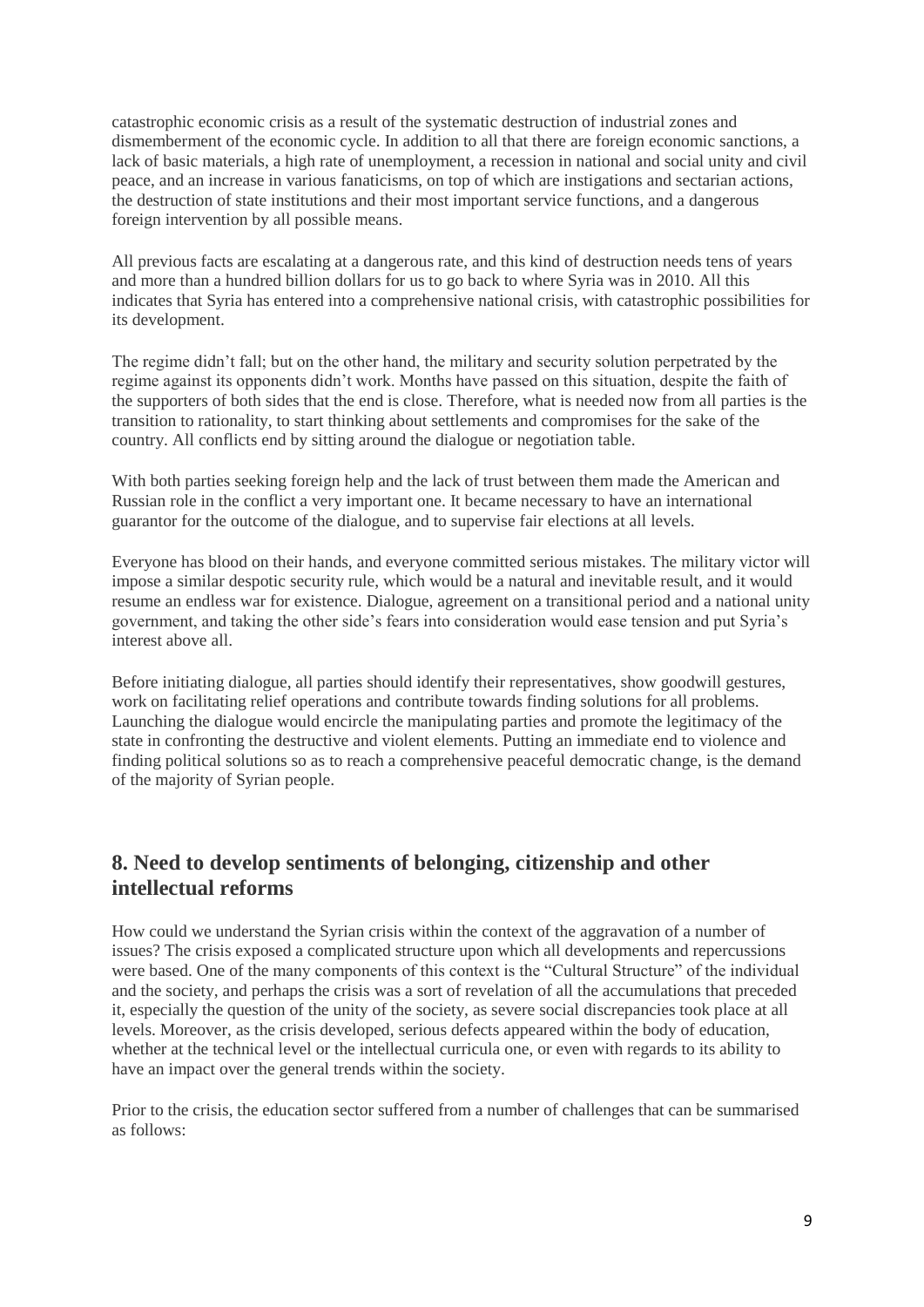- High drop-out rates from basic education that led to high illiteracy rates, particularly in the north eastern region.
- Deteriorating educational infrastructure, whether in school buildings or educational staffs, that became inadequate to increasing numbers of students.
- The affiliation of the educational institution to the political one (State Education Bureau) which led to weakening links between the school and society.

The crisis further added to these challenges a decrease in the number of available schools for education whether due to destruction or due to usage as shelters for the displaced. It also raised questions pertinent to the cultural identity of the society and individuals, amongst a clear division, an increase in extremism and students becoming involved in many incidents that Syria witnessed.

These challenges appeared while social life became more and more complex and the emerging of violence against children and "special" educationally marginalised groups of children (labour children, children with unknown parents and juveniles), taking into consideration that the number of unrecorded children of both sexes was estimated at 125,159 as per the multi-indicators cluster survey of 2006.

Therefore, within the framework of bypassing the crisis consequences crisis on education and building of individuals, some opinions are of the view of dealing through a clear program that includes:

- Peace and citizenship curriculum: It would illustrate rights and duties for both the state and the citizen, within a modern, civic, secular and democratic state, and would be adopted by schools and various NGOs. The state should work on promoting feelings of belonging to Syria as a multi cultural, ethnic, religious and partisan country that guarantees equal rights to all groups and parties. Such a curriculum could be adapted to re-include and rehabilitate the currently fighting youths through life skills curricula, in order to build the individual's personality.
- Sex and reproductive health curriculum: Raising awareness and orientation about such topics should be carried out in a safe and healthy environment such as that in schools and specialized NGOs.
- Peer education curriculum: Children and adolescents tend to absorb information more smoothly, when coming from peers. Therefore, training and qualifying prominent ones is considered crucial to participating in various aforementioned training sessions.
- Capacity building of governmental staff in the educational sector, and all other sectors.

Moreover, another approach to the education issue and development of individuals stresses the importance of composing a curriculum on consolidating the "Cultural Identity", regardless of the used techniques and methods. Moreover, whether using the aforementioned ideas or further ones, it is highly important to note that the Syrian crisis put the cultural identity in question between two extremes; one adopting the religious heritage, which is called by various terminologies like "fundamentalism" and "Salafism", and another trend that is liberal. Re-consolidating the cultural identity is key to overcome the current difficult situation that is creating extreme polarization within the society and directing it towards permanent conflicts.

# **9. Restructuring security apparatuses**

Up until the start of the current crisis, the general feeling in Syria was that the regime was capable, through the presence of its fearsome security apparatuses that are highly skilled and have unique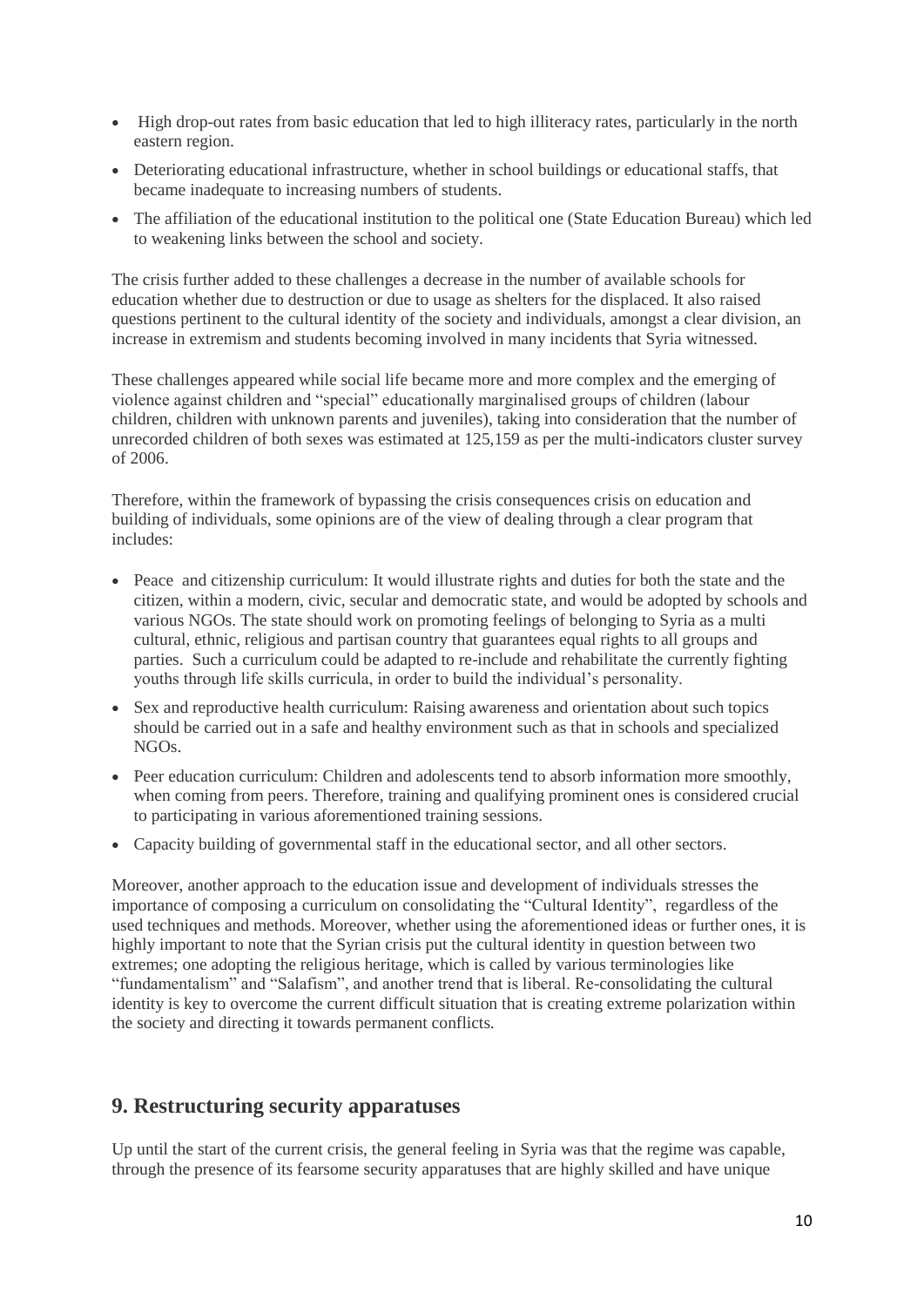expertise, to isolate Syria from the wave of upheaval that stormed the region and Syria's neighbours throughout the previous years.

Despite that some, like those who sought playing a public role in the political life from outside the regime or Islamists, were subject to pressures of various levels from these security apparatuses (like harassment, detention, torture or sentences of imprisonment by special courts), the majority of Syrians accepted to a certain extent the role that security forces played in the public life, despite the controversial practices by them, in exchange for keeping peace and security in the country. The spread of many jokes and sarcasm of the role of those organisations, whether among the public or even in drama and comedy series that easily found their way to the official TV, is nothing but an indirect notion of the acceptance of the situation that prevailed in that domain.

The crisis, however, shook this image that prevailed for many years, and many Syrians felt that these security apparatuses were not at the expected level, with regards to efficiency and effectiveness, as the Syrian borders appeared loose in front of the flood of weapons and militants, whether Syrians who found shelter in the neighbouring countries and started crossing borders back and forth or Arab and foreign jihadists who flooded into Syria. Many rumours also spread, and some of which is true, about the collaboration of some who are inside some of the security apparatuses with those who carried out acts of violence against the army, public and private establishments and civilians. Many Syrians feel that the security apparatuses failed to anticipate the crisis, due to several reasons that vary between corruption, inefficiency or even ideological beliefs of some elements that contradict national beliefs. Moreover, their performance in managing the crisis and limiting its damage was not convincing.

In addition to that, some video clips were leaked throughout the crisis, especially at its start, which show the violent treating of the security apparatuses with some groups, of whom some had committed criminal offences and some were simple peaceful demonstrators. These clips showed the lack of security professionalism in dealing with peaceful demonstrators and the violations and offences that were committed against them, and showed the regime as a violent and tyrannical regime that was unable to deal with the opposing view.

On another hand, many Syrians believe that the security apparatuses, especially the military ones among them, were the greater reason, in addition to the coherence and might of the military establishment, why Syria resisted the militant insurgency that was backed by the outside and had patronage and training by some of the regional countries and other countries of the world. Many Syrians also believe that the security apparatuses managed to foil terrorist activities in their earlier stages that could have resulted in many casualties among civilians and in the ranks of the army and security forces. It is also fair to look at the performance of the security apparatuses in light of the huge support that the militant insurgents receive, and the huge political, diplomatic and popular pressure that these apparatuses were subject to.

Practically speaking, the case against the security apparatuses, as per opposition groups, is that they still represent an additional authority, and many accuse all reforms, including the abolition of the emergency law, that they protected the security apparatuses from any legal questioning. The crisis proved, according to their view, that the security forces were incapable of explaining many behaviours and remained, at the same time, outside judicial accountability.

One of the important subjects that should be noted in the process of restructuring is the issue that is related to separating a religious person and an extremist. The religious groups of the Syrian society must be reassured that they won't be target of security harassment, and that their religious freedom would be respected side by side with that of all other groups, and that anti-terrorism laws won't be used to tighten religious freedoms, as long as those freedoms are a personal thing and that the person in question is not involved in any specific activities that are proven by clear evidence and form a danger to public security or national unity.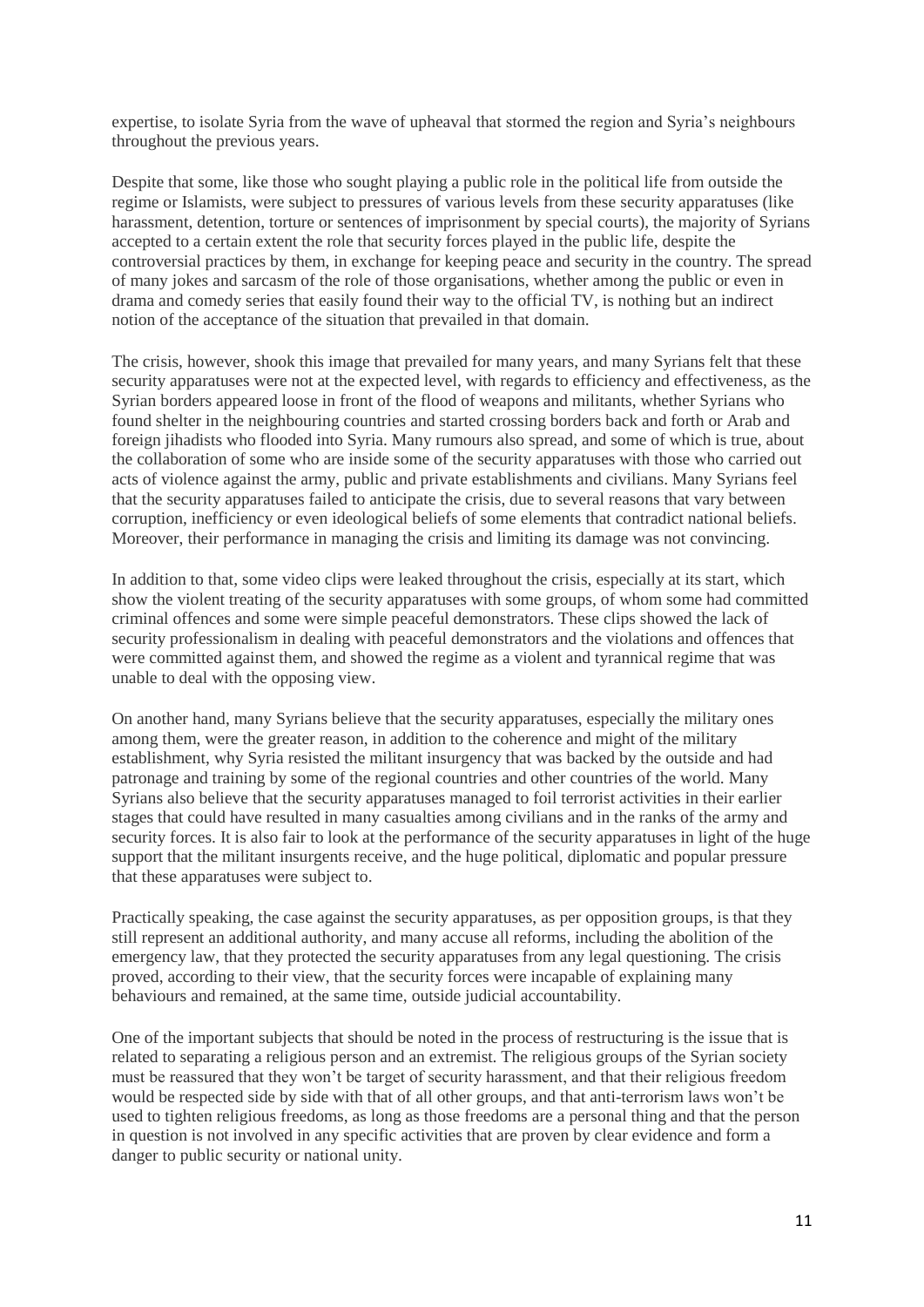These apparatuses still play an important role in protecting Syria from the more dangerous consequences of the crisis. Moreover, many leaders and elements of these apparatuses have discipline, efficiency and national spirit, and these work hard to protect citizens on a number of levels. Also, some of the security apparatuses chiefs have exceptional expertise in the affairs of extremist militant organizations in the region, and many of them proved their loyalty to the country and their noncorrupt nature. However, some of their practices need a lot of development and training, and some other must be classified as crimes that are punishable by law.

It is important, in the restructuring process of the security apparatuses, that this would not lead to security vacuum that citizens would pay for. At the same time, it should lead to a comprehensive modernization of these apparatuses that would make a true change in dealing with security risks and put those apparatuses under the authority of the people, through specialized parliamentary committees. It is clear that combating the corruption of the security apparatuses and preventing their interference in civil and political appointments, and implementing mechanisms to audit their work is needed, without harming the confidentiality and efficiency of their operations, and without making such operations subject to political mood, as in the case in some regional states. The most important elements in this reform remains to be getting rid of the corrupt leaderships wherever they are present, and to limit the mission of the security apparatuses to protecting the safety of the homeland and the unity of its territories, and to divert all daily tasks (audit on institutions and individuals) to the police, the public attorney and the judiciary.

It is also important that absolute support is provided to the security apparatuses in their specific mission of protecting Syria, its citizens and the state apparatuses. This support could not be achieved without reaching a certain level of transparency that allows for consolidating public trust in those apparatuses, their role and their practices. Judicial audit over the work of the security apparatuses play an important role in this domain, through making the offences that may be committed by the security apparatuses subject to civil law, excluding them from immunity, and making available bringing their elements before a fair trial when they commit violations or offences.

# **10. Sovereignty**

Turmoil, no matter what type it is, pushes one to think of the main component of the state, for states rarely remain far from the foreign interference, when confronted with crises. The question of violation of sovereignty not only formed an issue within the Syrian matter, but it provided a political and cultural challenge for the Syrian society that has been faced by predicting the risk of partition since the early days of the crisis, while "political schemes" had observers, "separation forces" and other terms.

Concerns over Syrian sovereignty and unity of her territories was a common factor between progovernment supporters and wide segments of the domestic opposition. The difference between the two parties' interpretations of sovereignty conditions during the crisis did not cause a stark contrast with regards to this issue, for the dreadful Libyan scenario was the strongest element to pull attention. And despite of the repeated use of veto in the Security Council by Russia and China against resolutions that allow military intervention in Syria, which prompted the opposition abroad to take a hostile attitude towards them, the violation of sovereignty has taken a variety of forms. Here we could notice the following:

• First: the National Council was clear from the start that the overthrow of the regime could only be achieved through a scenario that carries some kind of intervention, or perhaps gradual intervention.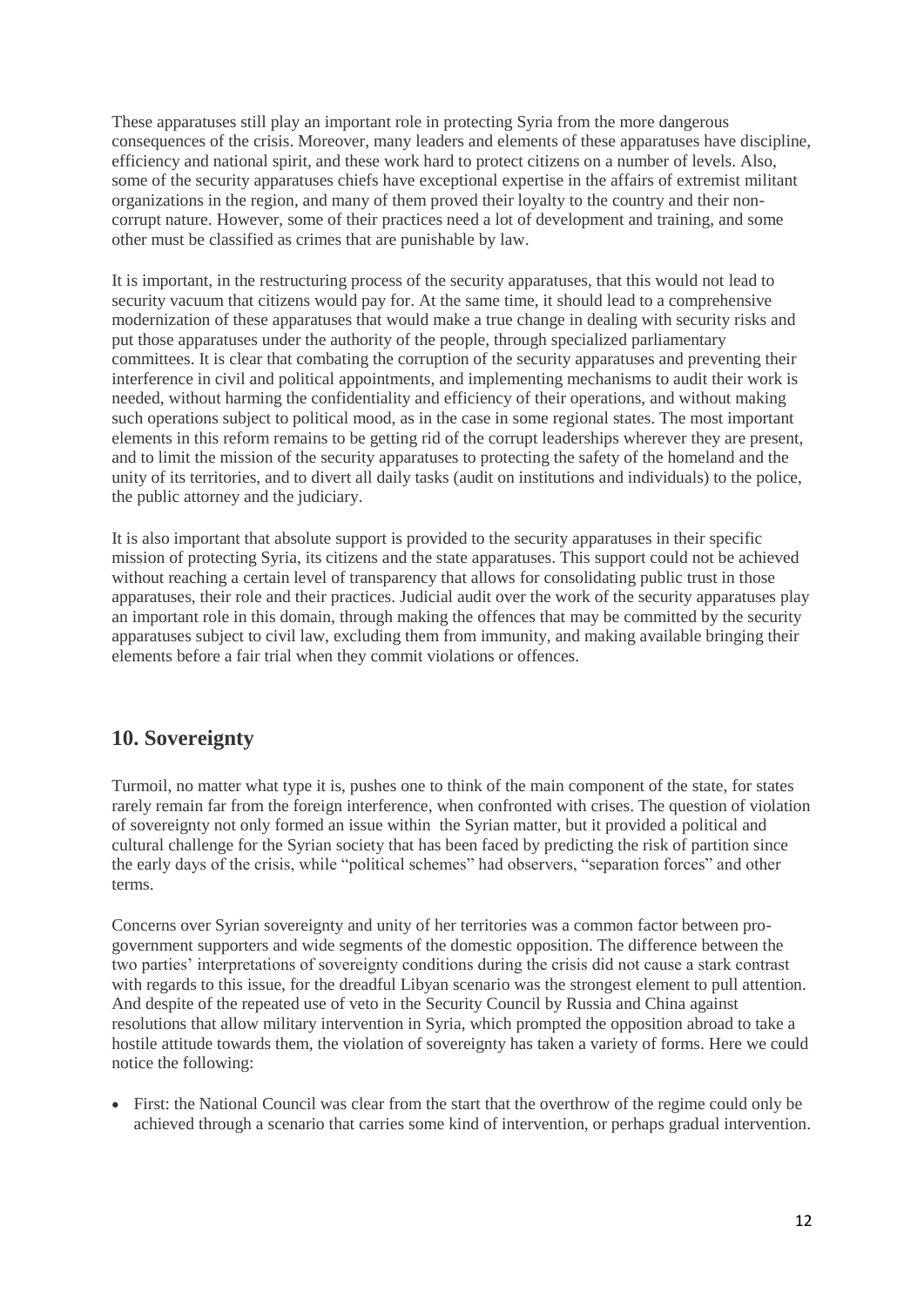- Second: political steps, like Arab and foreign observers, created a disparity in attitudes, although these "steps" can be described as unfinished business, they did end at a certain point, after that new steps, which do not rely on what has been achieved, would be taken.
- Third: violation of sovereignty meant "direct military intervention" for the majority, while the political opposition has different opinions with regards to interpreting of the " violation process." They regarded the regime's dependence on Russia, China and Iran as a kind of outside intervention and a breach of sovereignty that cannot be justified, and considered these countries to be complicit in killing Syrians, for they supported the regime.
- Fourth: Symbols of sovereignty were subject to direct violations. The protest movement quickly replaced the Syrian flag, without a real justification, and the media campaigns focused on the personality of the president, the national army and the official television. Moreover, titles appeared that were headed directly towards national symbols, like the free army, and this coincided with campaigns that questioned the political history of Syria. All that took place while the movement of the U.S. ambassador went in contradiction with all the rules of diplomacy, dictations towards the resignation of the president, the enforcement of a buffer zone, the justification of the presence of militants, of Arab and foreign nationalities, who fought in the opposition ranks, and the targeting of strategic sites that are related with the front with Israel.

The concern of "sovereignty" has turned into different fears after more than twenty months of the crisis, for the issue of the civil war did not remain only within statements of Europeans officials, but moved towards the battles that are taking place in Syrian territories. On the other hand, some believe that the unity of the Syrian territories in the present moment is infiltrated by the armed outposts, no matter how small, as there has been a transition since the start of the crisis from a country with a prominent regional role, to fears of a partition.

Over the Syrian crisis, Syrian sovereignty goes back to the starting point at which the state appeared. There is a society that pressurizes drawn political boundaries, and there is a crises arch at the middle of which Syria is situated. It is at the centre of historical pressure masses (Iran, Turkey, Iraq, Egypt), besides "a geographical margin" that forms a centre of economic gravity (Saudi Arabia, Qatar and Kuwait) which tries to polarize the regional policy, and finally there is the axis of the conflict with Israel, which can be regarded as " the international standard" for the balance of the region and regulating its roles. This complexity would probably forcefully impose itself may inside any political power in Syria and, during the current crisis, it raises questions about "the existence of the state" of Syria under the reshuffling of regional balances.

Moreover, the difficult question in light of the economic ruin that took place due to the crisis, wouldn't the subject of sovereignty become more complicated at a time when we would need aid and support that we may have to pay for with part of our sovereignty and independence?

# **11. Sectarianism, national unity and future role of religion in Syria's political system**

The current crisis brought back to the forefront the question of determination of the Syrian identity and the role of religion in the foreseeable future. During the Ottoman era, the areas that currently form the Syrian country were geographically divided on sectarian, tribal and ethnic bases. Areas like the Alawite mountains suffered from isolation, while the Druz mountain in the south was an independent principality that was not subject to the central authority. The principle of the unity of Syrian territories on which the Syrian elites agreed upon since the Syrian Congress in 1916 paved the way before unifying the Syrian spectrum and reinforcing the national identity under the ceiling of the homeland, despite the fact that the French occupation authorities did practically divide Syria according to an ethnic and sectarian logic.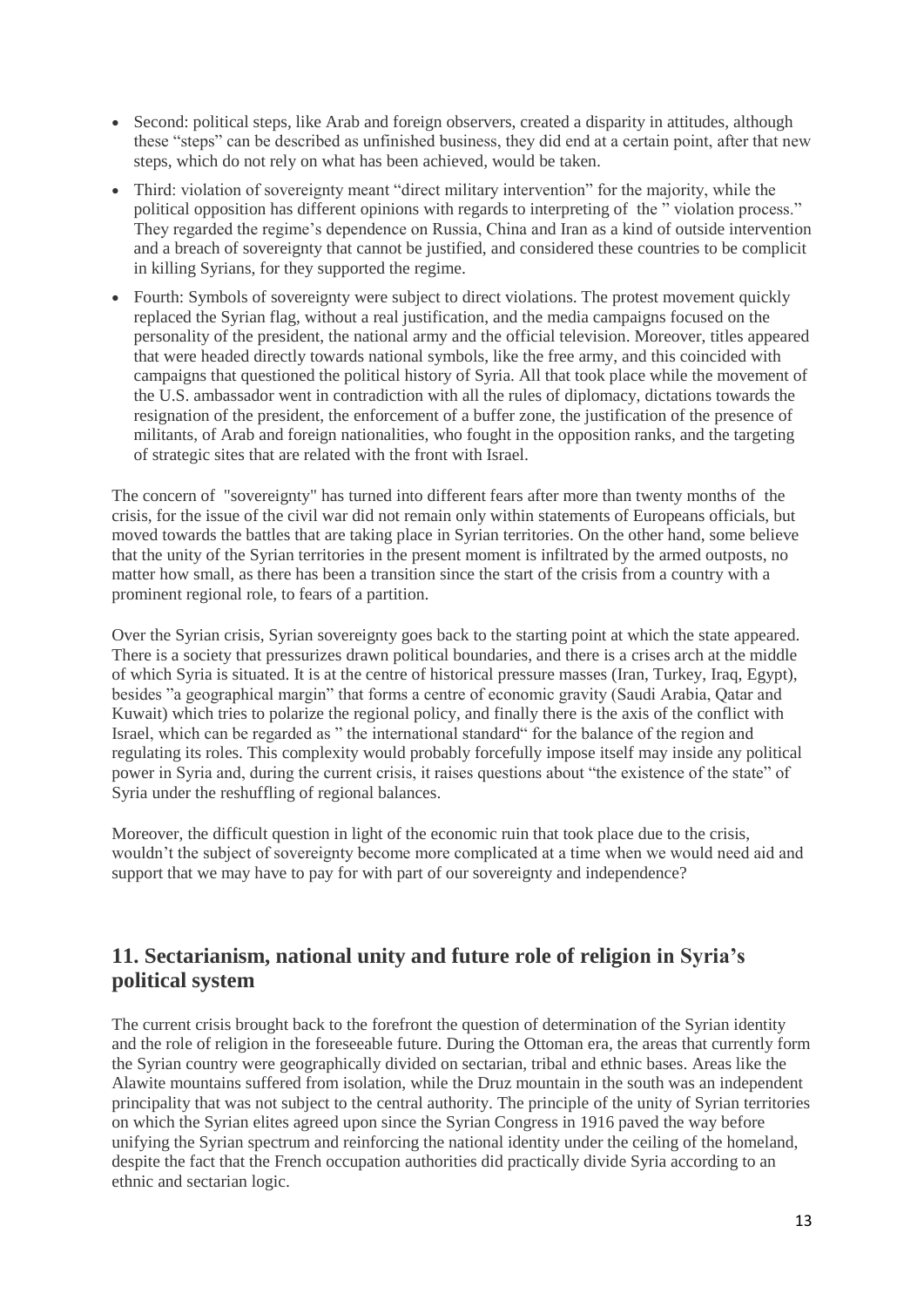After 66 years have passed since the independence of Syria and some two years on the start of the crisis, the identity of the state and the society became threatened due to a number of elements that could result into substituting the national identity with narrow sectarian, ethnic and tribal identities that do not unify Syrians but separate them just like the way they were during the Ottoman Khilafa. The ghost of the past hovers over the Syrian society and, in the best of cases, the country could be on the verge of repeating the Lebanese or Iraqi formula that is representing by sectarian allotments, or even federalism. The Syrian society has become divided between what is called the majority and the minorities, which indicates a worsening in the concept of citizenship and a threat to eliminate it, as the crisis escalates and gets internationalised and turned into a regional struggle between Sunni and Shiite forces.

The uprising of the religious intellect within the political domain, according to many, results from a number of elements, including: intellectual and political desertification that the regime imposed throughout five decades, poverty that results from corruption and Western sanctions because of Syria's position with regards to the Arabic Israeli struggle, the failure of Arabic left in the face of the Israeli and American aggression in the region, and also the increasing influence of the oil kingdoms that strongly support political Islam in its Wahabi and Salafi facade. Some also accuses the Syrian regime of inflaming sectarianism through concentrating the actual executive authority within the hands of one sect, only.

At the time of wars, religious and ethnic instincts increase and become rooted in non-civic societies. The phenomenon of extremism is manifested in the military and political rise of Islam and the return of the Jihadi-Takfiri intellect. The identity crisis is also manifested in the return of the family, ethnic and sectarian feuds in Syria, especially in areas where ethnicities, religions or ever tribes exist.

Some opposition figures are of the opinion that extremist currents came as a reaction to the military oppression that is practiced by the regime. These accuse the regime of inflaming the fears of minorities in order to weaken the opposition. The reality, though, may not be that simple, for despite the fact that some opposition segments deny sectarian incitement, they turned a blind eye on it, as it appeared as a winning card in their battle. This incitement proved that it has a qualitative and heavy influence in attracting masses in the poorer and most marginalised areas. The sectarian card also proved its effectiveness in bringing in financial and military aid from the Gulf states, which support formations of religious nature.

Syrians are wondering now whether the sectarian feelings and religious polarisation is temporary or whether it would set the stage for a sectarian future. This concern may be larger among the Syrian minorities due to the dominance of the exclusive Islamic tendencies over the military body of the opposition, which reminded everyone of their sectarian origins. Therefore, the civic state of the society receded in the face of feelings that have risen from deep in history.

Some political factions are of the opinion that bringing back political life requires mechanisms and thoughts to form new party currents on national bases, taking into consideration that allowing religious parties, or ones of sectarian nature, would inflame the sectarian formula. At the same time, the balance between Syrian politics and variety needs today a comprehensive national reconciliation.

# **12. Corruption**

Corruption is viewed by some as endemic in Syria. Others go as far as regarding it as one of the main causes for the current crisis. Many would agree, nonetheless, that corruption is a key subject that needs to be continuously tackled, given its impacts on the overall health of the economy and society. The corruption phenomenon presents a key issue, which is providing a definition for it, especially that such an issue depends on people's experiences and the nature of their understanding of "corruption".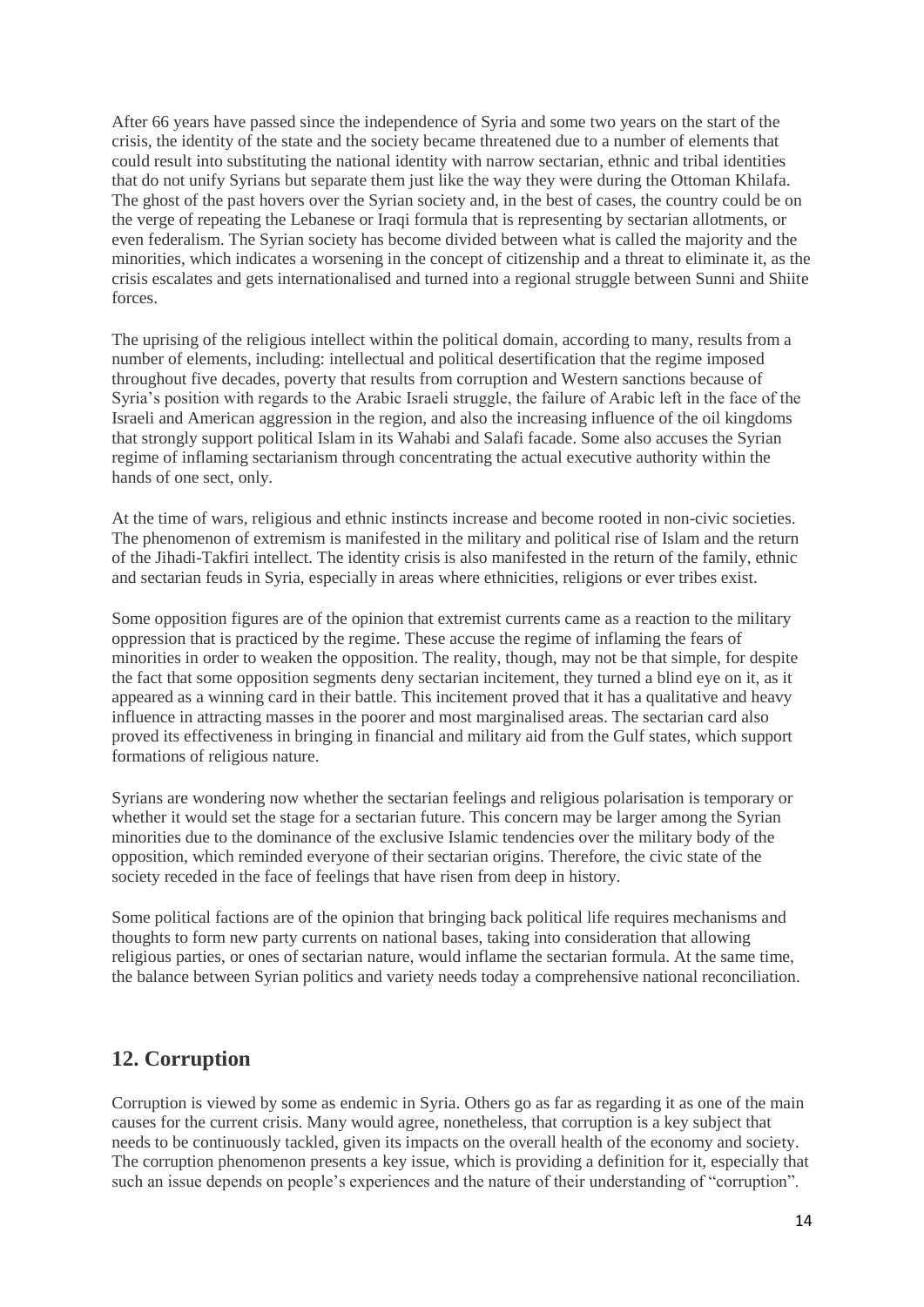Spontaneous solutions are based on the lack of clear challenges and an understanding of the underlying issues of this phenomenon, which leads to inability to finding systematic solutions for corruption and our inability to measure our success in combating it. Any solution would need to deal with the underlying issues for corruption and understanding that each solution would have its economic and social costs. What is also needed is a management of expectations that are linked to measuring methods of combating corruption, in order to assess the level of success in this domain, which is dependent on a free and responsible journalism and on the people who are involved in the objectives of this process, in addition to the governmental parties that deal with this issue, especially the judicial authority.

The word "trust" often appears explicitly and implicitly when corruption is discussed. Examples on the lack of trust include the government's inability to solve citizens' problems, to achieve its obligations, abuse of power, personal gain that is related to power or position, bribes, awarding certain individuals/companies most public bids, corruption within the judiciary system and the possibility of buying judges, and the list goes on…

When it comes to the specificity of corruption in Syria, some view the issue as rooted in the constitution and the way public assets are managed. They believe that breaking up the government's monopoly on these resources is needed to so that we could start dismantling the corruption mechanism.

There is another opinion in viewing corruption and lack of trust in the government, as those who adopt it believe that some social segments revert back with their identity to (the clan, tribe, sect, area or clan, or others), i.e. to the pre-state mentality, and they tend to destroy its institutions, which do not belong to them anymore.

A contrary view is that many emerging economies (and democracies) are plagued with corruption (eg. India, Russia and Mexico), yet its levels have not resulted in wide spread revolts. Even Canada, despite its efforts in the domain, has had its own share of corruption cases. "No country is entirely free of corruption" according to the web page of [Foreign Affairs and International Trade Canada.](http://www.international.gc.ca/crime/corruption.aspx?view=d) Other opinions are of the view that the ["occupy movements"](http://en.wikipedia.org/wiki/Occupy_movement) which took place in many countries as a symbolic and limited expression to the lack of trust in government administration, private business sector and their governance mechanisms that they adopt.

Some believe that taking a strong and serious stance on corruption would have a positive impact on how citizens perceive the state and its trustworthiness. In the past, very few individuals were effectively held to account for corruption. Syrians need to redesign the structure of government through separation of authorities and enforcement of accountability and governance standards (within public and private sectors), instead of becoming no more than just a topic of discussion. The seriousness of the corruption issue requires a legal assessment of what is actually there, and then determining additional measures that are required.

To generate further discussion and to go deeper into the subject, one needs to define "corruption" from the perspective of "corruption offences" (similar to [OECD's practice\)](http://www.oecdobserver.org/news/fullstory.php/aid/2163/Defining_corruption.html) and to provide potential solutions. A document worth reading is Transparency International's [Global Corruption Perception](http://cpi.transparency.org/cpi2012/results/)  [Index,](http://cpi.transparency.org/cpi2012/results/) which demonstrates the fallacy of linking success in fighting corruption with the introduction of democracy in previously authoritarian states. For example, the 2011 report ranks Syria (country 129 out of 182), as it succeeded in combating it more than countries that are ranked as democratic, like Lebanon (134), Iraq (175), and Afghanistan (180). However, the measurement of corruption is important to determine progress towards the goal.

Do we use Transparency's 2011 results as our baseline for improvements or do we start our own baselines for Syria? What matters most for Syrians when it comes to tackling corruption? Fighting corruption is a long term process which will definitely incur societal and economical costs and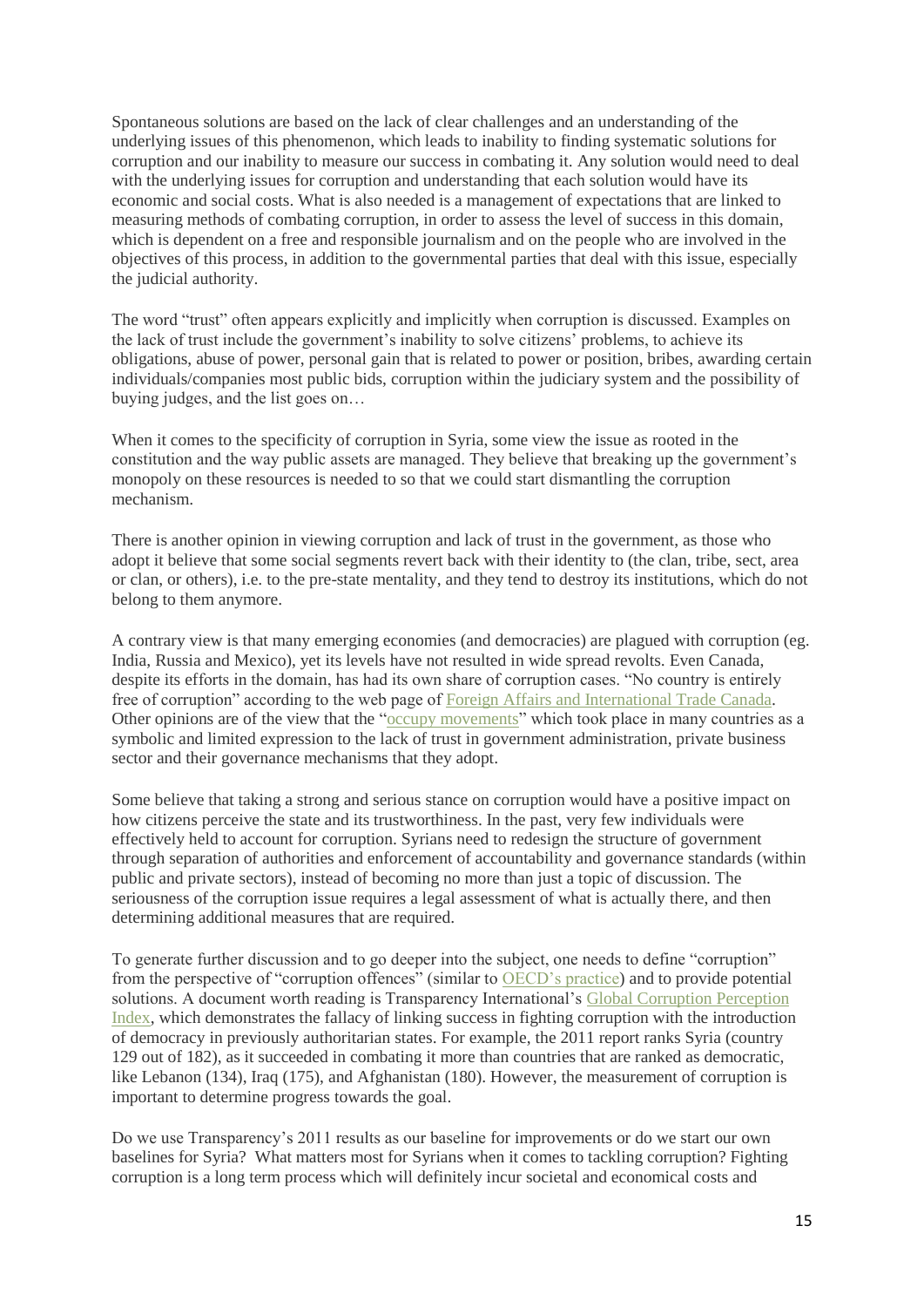requires co-operation from al members of the society. Managing unexpected possibilities in corruption reform processes is essential to ensure true reform, to avoid disappointments and to maintain popular support to the corruption fighting efforts.

# **13. Role of the army during the crisis and beyond**

The Syrian army got evolved in the Syrian crisis at an early stage, as it has not only preserved the authority of the state, but it has been targeted as well less than a month into the crisis, starting from the village of Al-Baida, Southeast Banias, and it is is the key player on the ground events, today. At the same time, this institution was a centre for media and political focus since the army entered the city of Daraa until today. The questions presented by the crisis with regards to the army remained confined to the security work, and perhaps its political role in Syria's modern history was missed, or even of being a hub of sovereignty as a result of the geopolitical position of Syria.

The majority of Syrians developed an opinion of the Syrian army that saw a pioneering and brave role in what it is doing, especially during harsh and unfamiliar circumstances of a war. This passion was reflected whether through media campaigns or social networking media. On the other hand, a certain group of the opposition, especially those that advocate military action, found in it a mere supporter of the regime, while other segments see the army as a "factious" institution.

With the situation developing and the dominance of the military situation over the crisis, many factions of the opposition started to consider the army an entirely hostile party, and to use certain expressions like "liberated areas", which denote a detached perception of the military institution. On the other hand, other segments of the opposition believe that all combat operations don't absolve the army from explaining the nature of its operations and justifying a number of violations. There is a failure in creating a connection that preserves the institution's position as a national army that defends the country's unity. Moreover, the spread of some videos, regardless of its reliability, show flagrant violations and no investigations or accountabilities have come into the open, although the crisis demands transparency amid a conflict and unverified charges.

Practically speaking, the opposition's narrative didn't provide a full vision of the military institution. In fact, there are some indications in the opposition statements that what they wanted was for the army to remain neutral. All in all, the narrative regarding the army goes into two main dimensions:

The first is to regarded it through the crisis dimensions. Politically speaking , there is no "nonsecurity state", as those who deal with this subject view that talking about "the security state" is to damage and diminish the capabilities and of the Syrian army and security forces or exhaust them, and therefore damage Syrian sovereignty and security. According to this approach, the army and security forces have the right to use maximum force against the ongoing armed rebellion. On the other hand, a number of the opposition factions wishes practically of totally neutralising the army from any political issue, thus creating an opposite "doctrine" to what the military institution has followed, perhaps since the independence.

The second is about looking at the army through the perspective that has been evolved throughout the "armament", which wasn't about using weapons and violence only, but trying to break the legitimacy of the army by organizing armed " factions" called the "free army". According to this dimension, the opposition itself was divided according to its position towards the emergence of the " free army" as a "concept" rather than a unified organization. The faction that supports the armament gave political legitimacy for " the armed opposition " as being the vanguard that can restructure the army organisation all over again.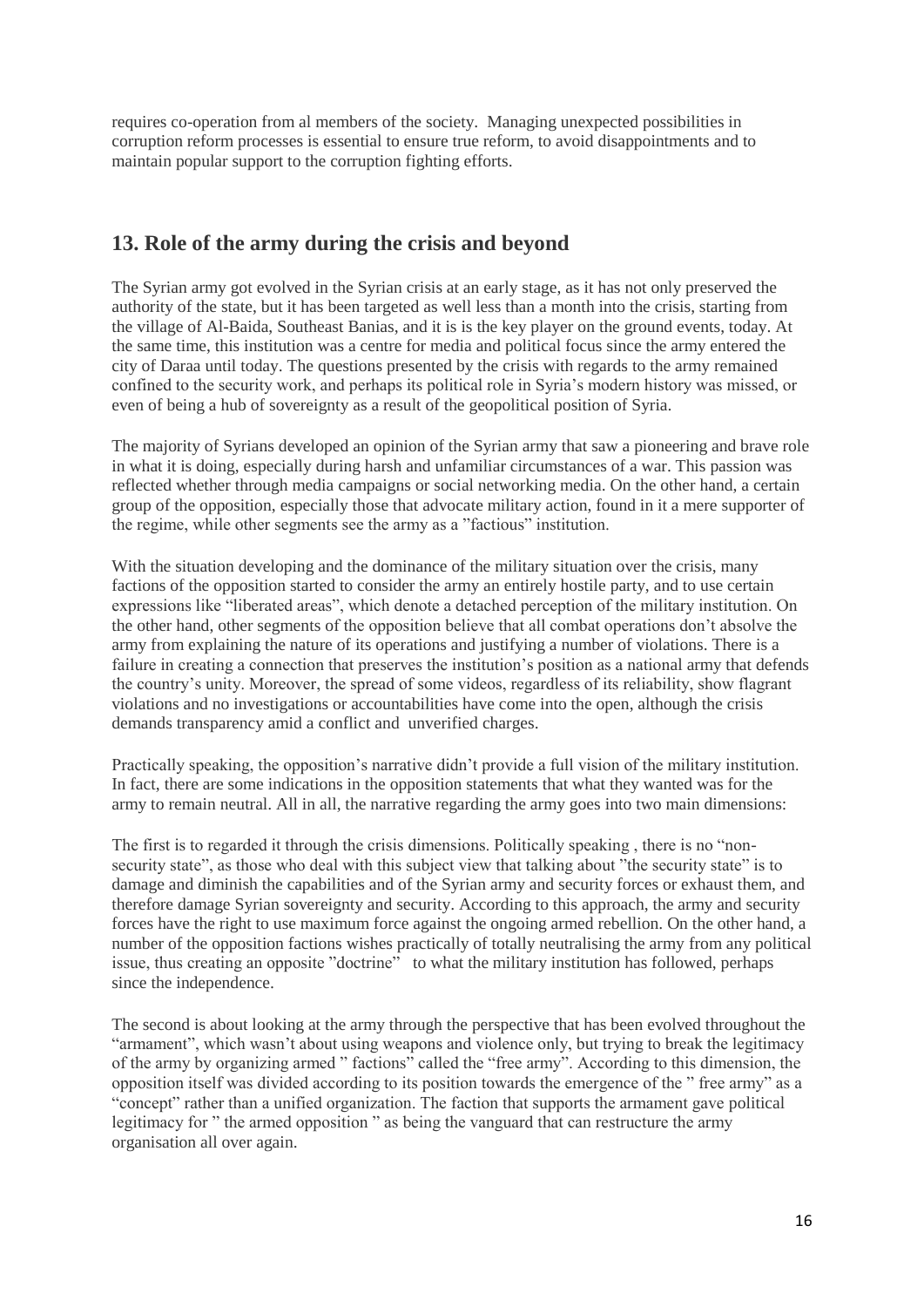It's obvious, through the opposition's narrative, that the vision of the military institution is to take the army out of the political game, which is not possible in light of the struggle with Israel, because the start of the intervention by the military institution into political affairs was through this subject, after only a few years of independence. Therefore, the position with regards to the military institution is pursuant to the opposition's approach in dealing with Israel

Discussing the army occupies a huge space in media , particularly with regards to the battles, and is the subject of the media campaigns from both sides. However, the depth of the matter remains absent, because any new formulation of its role requires not only setting legal limits for the overlapping of the military and political institutions, but changes in the structure and finding different orientations for it, as well.

# **14. Division Regarding the Direction of Economic Reform in the Future**

The Syrian economy was built over four decades on the idea of the government's ownership of entire sectors of the economy, while keeping the other sectors under the direct supervision of the government or agencies that the government controls. This mechanism managed to lead an important phase of accelerating economic growth in the seventies, based on rent that comes from petroleum products and aide from the Gulf states after the 1973 war against Israel. Despite the fact that constraints against inflation, which usually accompanies accelerated growth, remained under control by the government that provided a primary social security network in the sectors of health, education, social services and governmental employment, but the requirements of public deficit and debt exploded in the second half of the eighties. The state was no longer able to fulfill its primary obligations, with regards to providing the care and protection network and the minimum level of social welfare. Nonetheless, the approach that lasted for many years and consolidated a perception within the Syrian society with regards to the economic role of the government remained in control of both public policies and society expectations, even after it was evident that these policies have failed and were not able anymore to pursue the requirements of development. There is a general view among Syrians that they deserve all free services of the state, that they would only pay the minimum taxes, that their salaries should rise, and that all this should take place with the least amount of inflation.

The economic reforms came as a pressing need to try and involve the private sector and local and foreign investments in financing economic growth and opening new horizons for the Syrian economy that are capable of absorbing the increasing demographic growth and the entry of hundreds of thousands of young people into the labor market every year. However, while the economic reforms succeeded in liberalizing wide sections of the economy and bringing in foreign investments, they remained confined to a general political and ethical mechanism that view the government's role as being primary and the private sector's role as secondary, no matter how large it becomes. Therefore, the economic growth movement was not paralleled by a movement of judicial, administrative and political reforms. The result was that the continuous growth rates that Syria witnessed throughout the six years preceding the crisis was not reflected into real economic opportunities, with regards to the vast majority of Syrians.

Despite all the primary indicators of the macro economy, the micro indicators remained almost static. The growth of the domestic product took place in sectors of high productive nature but do not provide large employment opportunities. Therefore, job opportunities grew in services jobs at the expense of productive jobs. The major growth in the business and banks sector, for example, took place in parallel to the loss of huge employment opportunities in the agriculture sector. Moreover, the growth of a middle class of a wide spectrum (one million small 1,600 cc cars throughout the past ten years), came at the expense of poverty that consolidated among the segment of citizens who live under the absolute poverty line. All this created a general feeling that the gap between the poor and the rich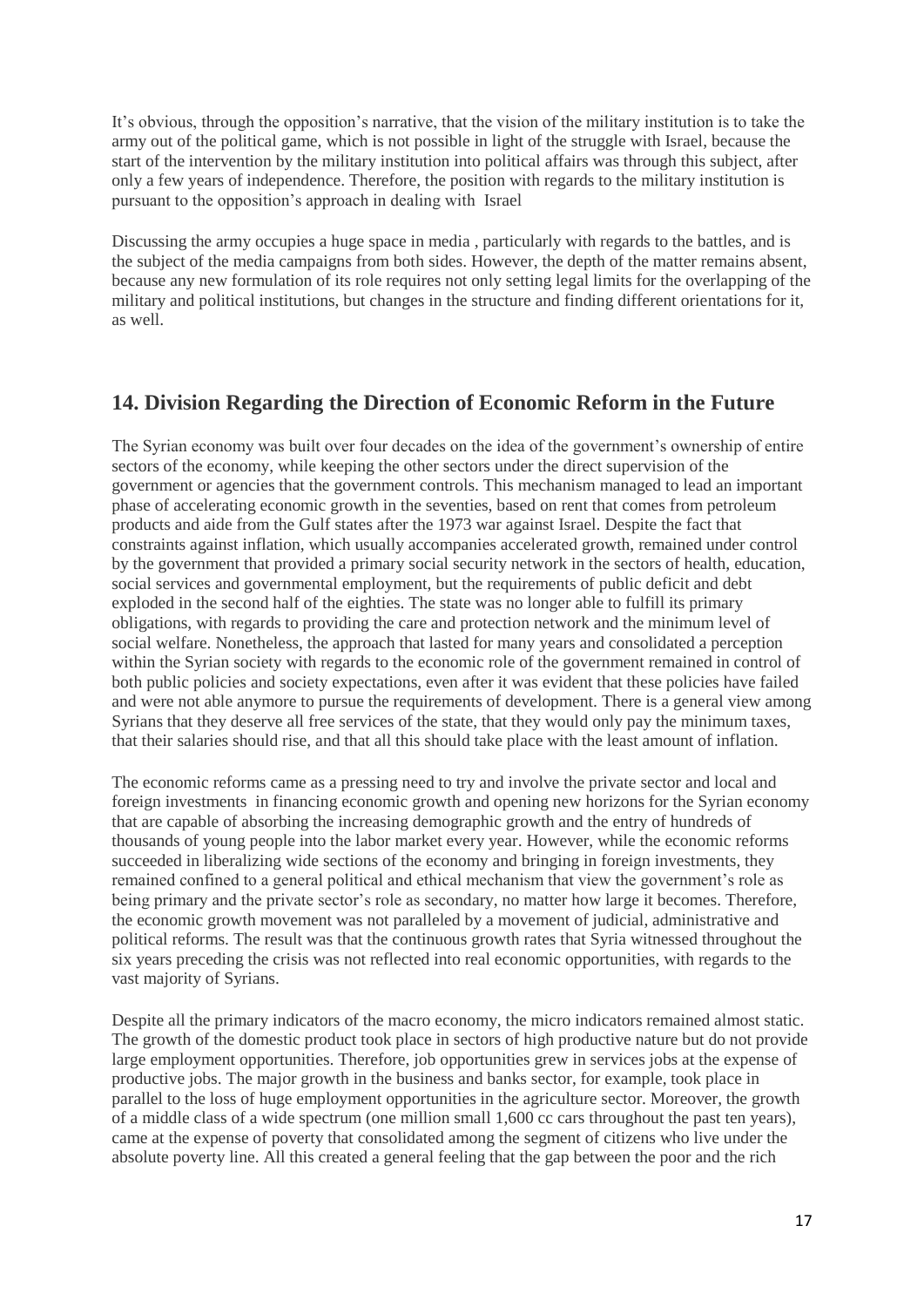became so huge that the Syrian culture, which is organically linked to the previous socialist experience, did not accept it.

Economic reform came in segments and was not accompanied by political and administrative reforms that allow accountability and questioning, which promoted the spread of types of corruption that surpassed everything that Syria had witnessed in the past. The economic growth remained tied in the hands of a network of patronages that did not allow benefiting from the revenues of economic growth and distributing it fairly so that they would affect the poorer groups of the society. The policies that the government put in place were incapable of creating a society protection network to deal with the expected results of the economic liberalisation process. The government kept using ineffective and insufficient tools for basic support to the poor, instead of developing those tools and linking them with society enabling tools that would help the poor from exiting the circle of poverty. Moreover the consolidation of the idea of leaving everything to the government continued, despite the role of the government dramatically changing.

This general feeling of economic unfairness was accompanied by a stagnation in the human development tools, in comparison to other neighbouring countries. For despite Syria being a pioneer in providing a number of primary services, like health and education, the general feeling was that the government did not sufficiently develop its tools and that the neighbouring countries have surpassed us. This feeling was reinforced when Syria signed economic agreements with Turkey, through which the weak competitiveness of the Syrian economy as well as indicators of human development became evident, in comparison with the neighbouring countries. This also reinforced a general feeling that the government did not adequately protect the local economy.

To summarise, the general policies of economic liberalisation kept being highly controversial between those who benefited from them and those who were harmed by them. The crisis came to increase the state of flounder with regards to the economic policies. For instance, there are those who demand more liberalisation and openness and on the other hand there are those who followed the populist tendencies and threw all the blame for the crisis against the economic openness. The objective economic discussion does not change the general perception of many that the economic openness resulted in humble, insufficient, late, and unfairly distributed results. What increased the intensity of this debate is that the government tried to hold the persons who were responsible for the economic openness responsible for the crisis, whereas the bitter truth is that the reasons for the crisis are secondary economical, but primary they are linked to the administrative reform, corruption problems and lack of accountability.

The economic role of the government in the future will affect the shape of the solution that Syria seeks to end the crisis. Would Syria draw loans to cover the reconstruction expenses, who would lend them and under what circumstances? How would Syria be able to pay back the loans that she would draw for reconstruction? Would the state adopt supply side policies, like before, defend the role of public institutions and support production through public sector institutions, or would she support the role of the private sector and create demand side policies? Would she implement reconstruction processes through public bids that could be swift but ineffective and non-employment generating, or would they come through society incentives that could be slow but less expensive and employment generating, within small and medium enterprises?

All these questions would determine the shape of the economy for Syrians, through which they would work, and would force them to make tough decisions with regards to their future. Therefore, many Syrians call on the conflict factions to clearly determine which economic approach they would take the country towards, in the future. Moreover, as everything in the Syrian crisis took an extreme tendency, the economic dialogue has also become a field for dispute between the varying and opposition interests. Many today seek mounting pressure in order to determine the shape of the Syrian economy once more, within frameworks that would protect their interests, and in order to guarantee these interests, they demand deciding the shape of the Syrian economy in the constitution.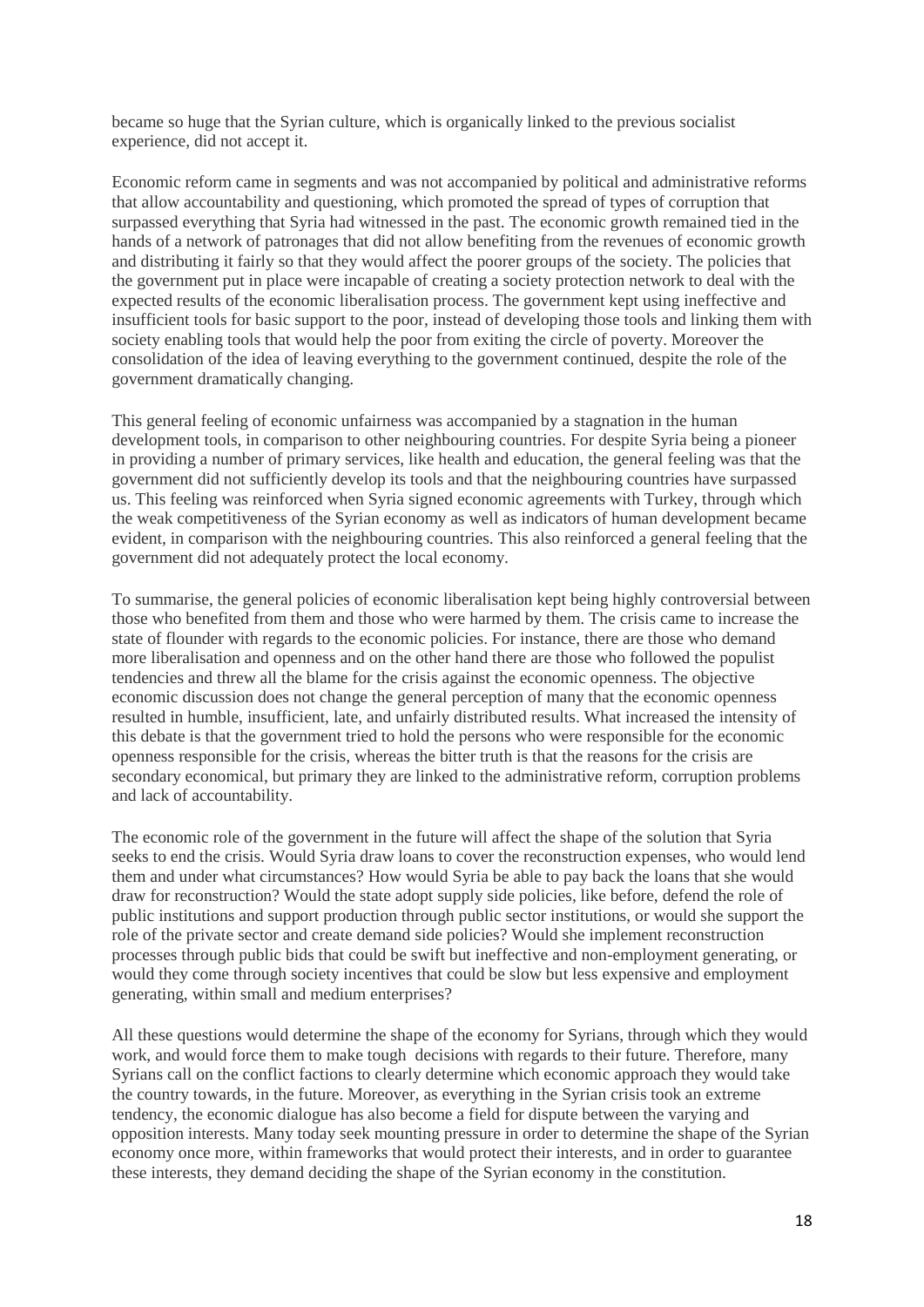In fact, there is no clear and delicate mechanism to know the majority opinion in this regard. Even if such a mechanism exists, it would be subject to change according to developments. All projections that some make in order to portray their vision as the most appropriate model, remain more of a utopian intellect. Characterising the most suitable economic system for Syrians is one of the primary issues upon which political parties would compete in the future. Such characterisation would continuously change according to the change in the perception of the voters. The problem lies in the non-existence of a political system that allows for change in political policies when they prove to be a failure (or outdated). The Syrian electorate would have to decide the correct formula in the future and this would only be through a number free and transparent election cycles, in which the experience of auditing economy through democratic process would be crystallised. The decision with regards to Syria's economic future should be for the Syrian electorate and not for the Syrian elite, in a way through which the democratic institutions would guarantee correcting the path every time politicians fail in adopting real economic solutions to the country problems.

It may be premature today to engage in theoretical debates with regards to the economic form of the coming phase, in light of the more persistent questions regarding the provision of primary human needs. This is especially the case as these questions are being presented today by many in terms of blame shifting and not in terms of finding solutions. The most important economical questions in this phase would focus on the priorities of humanitarian aid and relief, and on the type of available incentives for reconstruction and the stability and return of the displaced. They would circle around reparations for the aggrieved, the healing of the wounded, and other primary necessities. Moreover, feasible incentives should be searched for gathering weapons from the hands of all armed parties, and to tempt them to come out from the parasite war economy to the productive peace economy. As for the hard questions with regards to the nature of the economic system and, therefore, the nature of the tax system, the subsequent laws that are linked to work, the protection that the law provides to workers and the balance between these rights and incentives, which would be made in order to attract investments into Syria once more, these questions could only be answered with a political democratic system that determines the nature of the political economy of the country through democratic institutions and not through allowing the winner in the crisis to impose their opinion by force.

# **15. Regional role and the ever present Israeli threat**

It is normal that the parliamentary majority is the one that controls foreign policy in any democratic country, or that that is in transition towards democracy. However, like all democratic countries, or those in transition towards democracy, there must be fixed basic principles from which wavering is not possible. We could preserve this principle through determining the level of political issues that no future government, even if it came through a democratically elected parliament, could decide without reverting to higher national references. Such references could either be in the parliament, for some issues, or through direct public referendums in some major steps, like those relating to national security, relating to signing or cancelling co-operation agreements with other countries, or those related to signing any agreement with the Israeli party.

Statements and practices that were issued by some opposition factions, especially from the National Council, caused much concern among a large segment of Syrians with regards what they believe to be Syria's principles and here national and regional role that she accumulated over the past decades, which is the aggregate that this important segment would like to preserve and not waste. We believe that it is necessary to insist on seeking the opinion of the Syrian citizen when any government would face requirements of key or historical nature, and such key decisions would not be left for an unbound behaviour that could be made by any future government, even if democratically elected. A mechanism to commit government to obtain parliament's approval before going through decisions at such a level should be legislated, in order to force the ministry of foreign affairs to co-ordinate with the foreign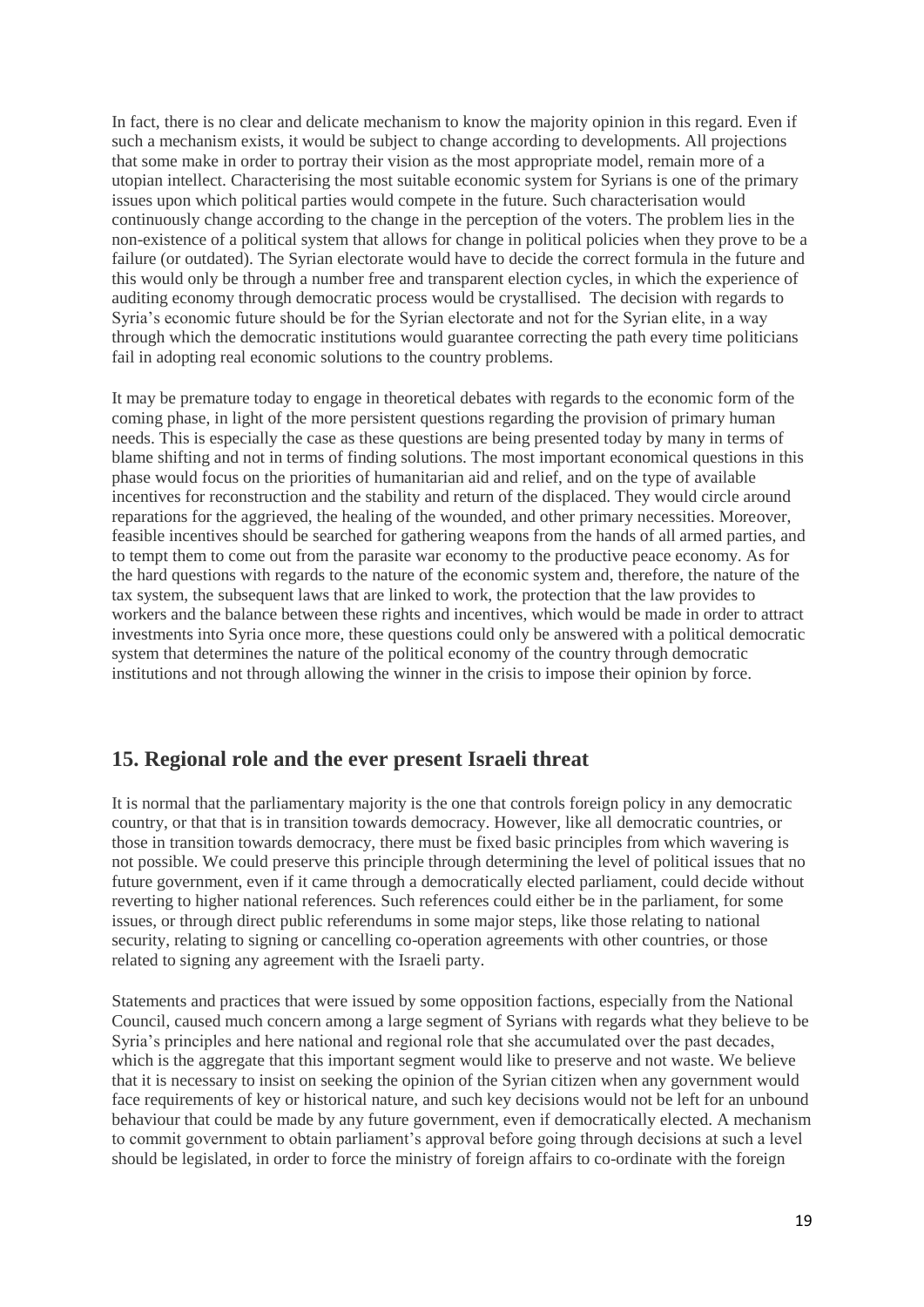affairs committee in the parliament and with the president, prior to moving forward on any key or historical decisions.

There is no point ignoring that the current crisis revealed a real division among Syrians in their perception of the neighbouring and regional states, and to the sought relations with the countries of the region and the world. Anyone who would lead Syria in the future should understand this division, try to understand its reasons and, therefore, not to ignore it in any decisions he or she might take. Those who would want to present a certain approach must work on gaining the opinion of the masses through convincing this crowed and communicating with them, not to impose it on them. They should also stop demonising the ally states of the other faction and sanctifying their own. Syria's regional policies were only successful when she managed to preserve balance between regional blocs.

# **16. Dignity and human rights**

There is a general impression that the Syrian crisis is an "Uprising of Dignity", for the starting point of the revolution in city of Dara'a had symbols that show the correlation between tyranny, dignity and human rights. In spite of the complications of the Syrian crisis, which showed quite early, the majority of details during the past two years presented the question of "Dignity" as a key issue. Thus, Syrians who suffered from one type of tyranny, primarily political, got to know other types during the crisis, such as humiliation due to the intensified conflict, humiliation due to the economic deterioration and another humiliation later, with the armed groups practicing kidnapping, torture, violence and killing, which was based in some cases on religious identity, in addition to threats and insults to those who didn't support the rebels/ or "the revolution". Moreover, due to forced migration and displacement that both fighting parties were responsible for, not to mention the continuation of violating human rights by political authorities.

Some may view the Syrian crisis as a "Revolution of Dignity" due to practices that Syrian citizens were subject to for decades. These would see that such violations played a large role in the development of events. However, the Syrian citizen's dignity and human rights require a new position, now, that goes at the heart of building the citizen for the post crisis phases.

Practically speaking, some opinions among the Syrian opposition are of the view that the explanation of what took place in Syria lies in a accumulative mechanism that reached a peak in the Dara'a incident, which historically marks the start of the Syrian uprising, perhaps in a simple way. What is most significant in the Dar'a incident, even if its details are yet to become clear, is that Syrians of various acceptance levels towards the regime, were and still are ready to easily believe the humiliating tale of the students' parents. Why? Because many of us could easily recall similar insults that we suffered from by government officials who actually represent the regime.

A narrative emerged for this approach through analyses in the press talking about a "Rural Uprising", which was supported, on the other hand, by an economic analysis. The humiliation was not solely confined to one incident but rather to economic marginalization and impoverishment, which created an explosive reality.

Dignity had to appear as integral part of the Syrian event because what happened in Syrian surroundings woke up the society to many possibilities, and perhaps to the need to look at human dignity from various angles. And despite the fact that the developments of the Syrian issue brought further violations of human rights, this issue became a key component of a socio-political package that is in need in Syria and that is linked to strict laws that are applicable to all.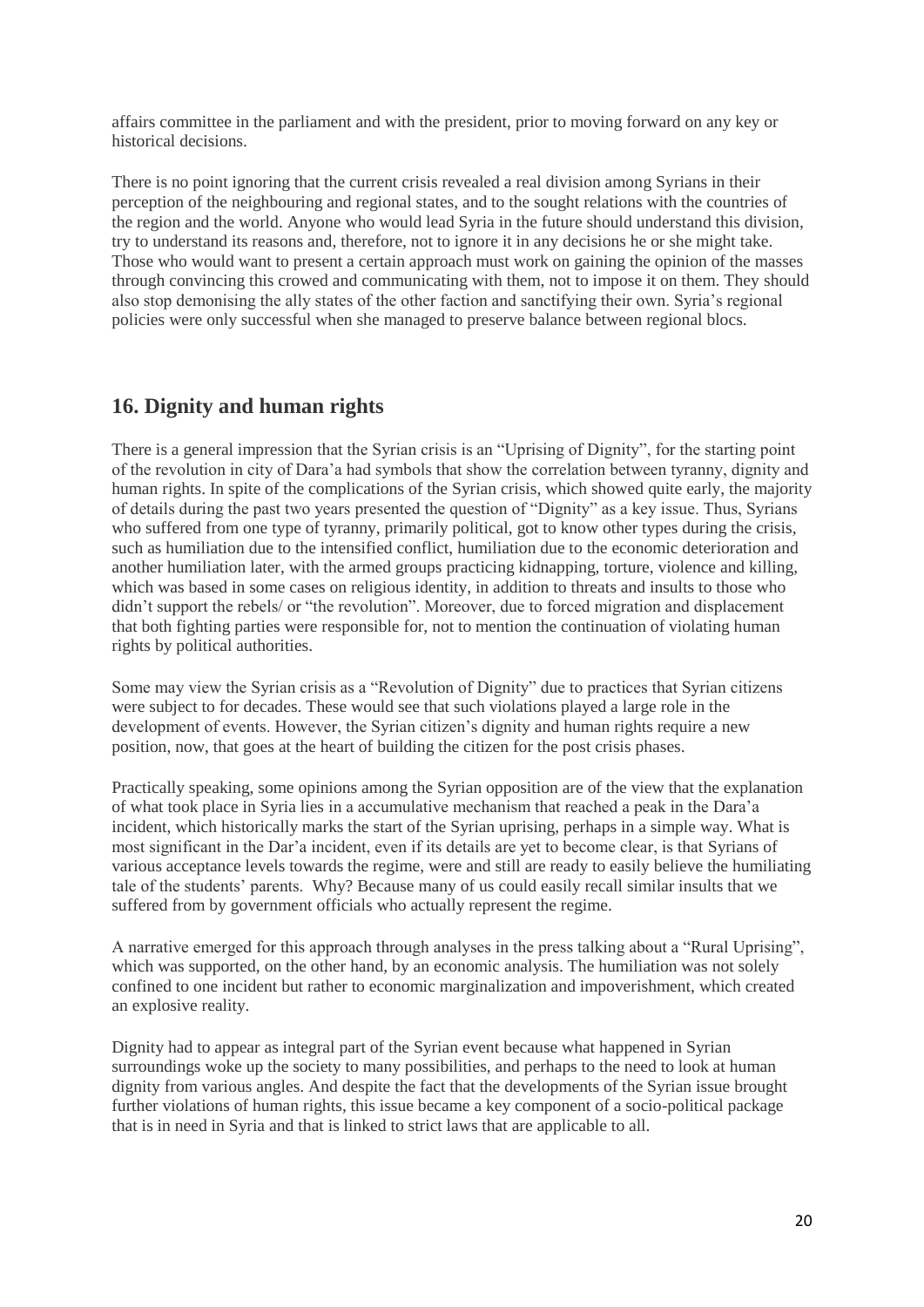# **17. Justice, Tyranny, Reform of the Judiciary and Guaranteeing its Independence**

The formula for stability Syria, since the early pre-crisis stages, had been based on a balance that combines security and stability of political power. Within this balance a lot of details that were considered "the guarantor" for continued stability have been dropped. A sense of injustice has manifested itself during the current crisis, and a demand for "justice" has strongly appeared, whether in opposition's narrative or even in discussions regarding political reforms.

Practically speaking, some opposition factions se that corrupt have established relationships within the state to protect themselves, ensure their interests and hinder attempts by the negatively affected to restore their rights, which caused citizens to lose confidence in the state due to their inability to regain their rights unless by become part of the corrupt system. According to some, this sense of injustice was a crucial element during objections and turbulences throughout the Syrian crisis.

However, the lack of fairness and the sense of injustice weren't only the responsibility of the political power, according to another segment of Syrians, for the political authorities shares the responsibility with a "social system" that is intertwined with the "political system".

Although it seems logical to blame the government for injustices, but it is insufficient, for at the same time a need emerges to protect the rights of individuals and minorities against oppression by the majority (religious or ethnic), in order to overcome the prevailing emotions that result from the lack of justice.

There is certainly a need for a long-term, multi-faceted vision for the issues of justice, but there is a priority for the issues of transitional justice, otherwise we would end with the victor's justice, whose random practices are becoming manifested today. In this regard, it is worth mentioning the importance of focussing of the concept of the state of law, which is based on the principle of separating the three powers: the legislative, the executive and the judicial, in addition to protecting the rights of citizens under the ceiling of the civic state that is governed by laws according to the constitution.

There are two points with regards to the issue of justice that specialists try to clarify:

## **Rights**

There is confusion between rights and privileges. Many transactions between citizens and government departments are, in essence, not human rights, as they are classified as "privileges" and should be given to the people who deserve them (driving licences, import certificates and so on). A management of the process to obtain these privileges should be designed and developed (many countries around the world did so) for it to be effective and easy. Victims of injustice in these issues are victims of ineffective systems that suffer from procedural and regulatory dysfunctions. These terrible conditions breed corruption, cronyism and nepotism in all government sectors and committees.

## **Justice**

In addition to implementing the principle of state authorities separation (legislative, executive and judicial), justice is based on good practice and implementation of the duties of these authorities. Judicial decisions that are issued by an independent judicial authority contribute to consolidating justice. In this domain, the independence of the judiciary is regarded as primary element in achieving democracies.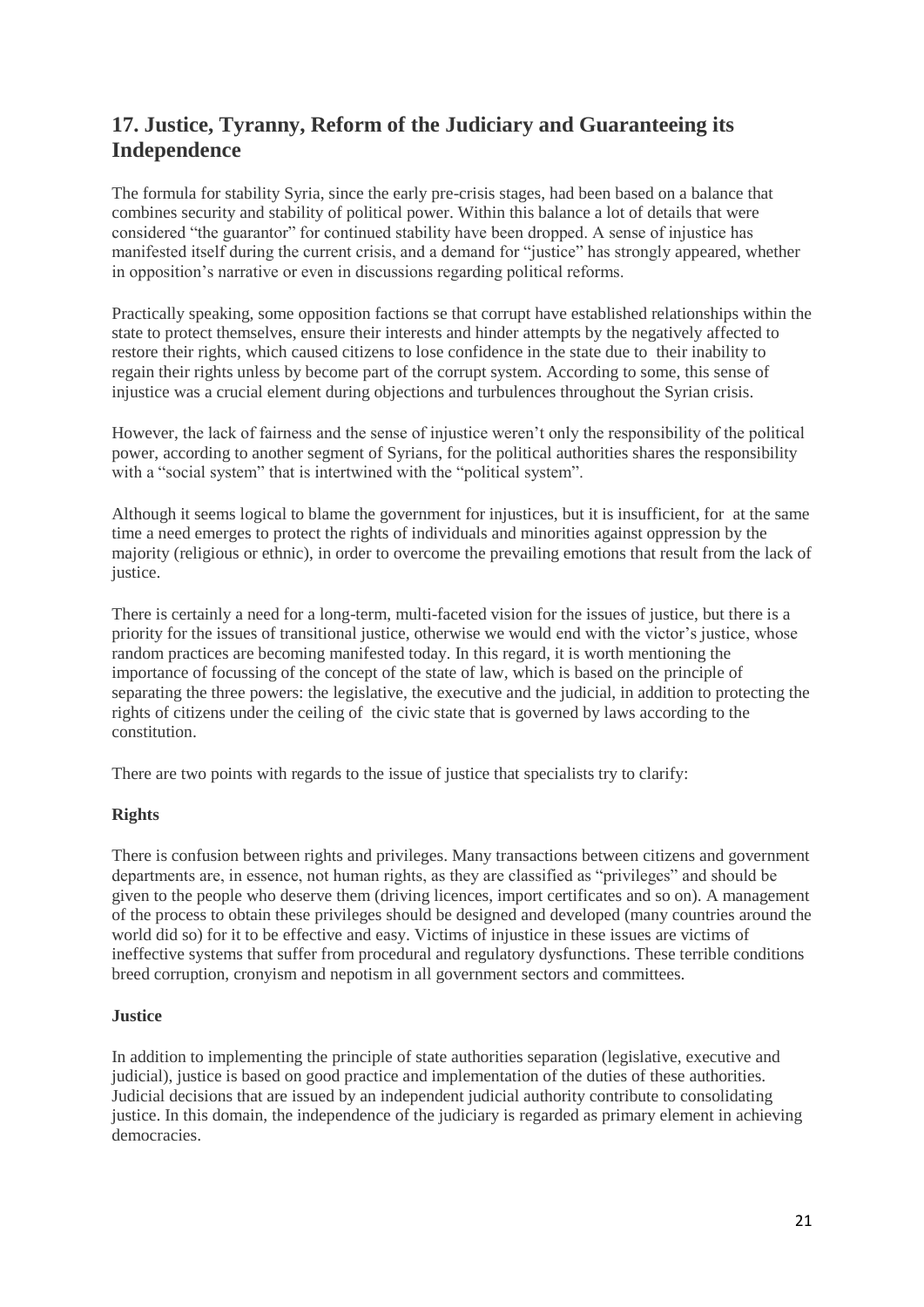However, no matter how independent is the juridical system, there should also be the ability of effective law enforcement that is capable of creating a sense of the social equality among all citizens.

In Syria, the question of justice enforcement seems to be a complex issue that is not only related to the juridical authorities. For even if the judges were to be independent and judicial discretion was used to administrate justice, that question would still remain in how to make law applicable. Enforcing laws is mostly subject to the influence of the "power centres" in the government and society, which makes the judiciary ineffective. Therefore, underpinning the independence of the judiciary is not enough, but a search is also needed on means that are sufficient to implement law, which is the responsibility of the executive authorities.

# **18. Roles, Freedom and Responsibility of Official Private and Individual Media on Social Networks**

The crisis exposed a serious malfunction among the regime team, with regards to achieving a minimum level of useful communication with a large segment of Syrian citizens. This generalisation goes to official, semi-official, private and even personal channels. These channels tried, without much success, to compensate for their lack of freedoms, and for the ambiguity of their roles and responsibilities, through injecting a huge amount of propaganda, which contributed to inflaming the crisis.

It is clear that the regime had worked, over the past decades on restraining the ability of the intellectual, the journalist and the citizen, in general, with regards to discussing issues that it regarded as sensitive, like public policies, the sectarian and ethnic issue, corruption, nepotism, and other sensitive issues. Throughout the same period, its media were limited to producing a shiny image of the state and leadership performance, whereas its strategy with regards to tackling the tough questions was limited to ignoring them and leaving them to time, which is a media strategy that fell dramatically and its shameful and costly failure was proven to an extent beyond comprehension. And whereas some private media, especially those that are internet based, achieved some progress, they very much suffered from an intensive and continuous limitation, from a chronic weakness in funding and they were not given the chance to become a substitute that would satisfy citizens who are desperate for credible news.

The result of all that was that, since the start of the crisis, media channels of Qatar (Al-Jazeera) and Saudi Arabic (Al-Arabia) and tens of other channels of many Arabic and Western countries, almost entirely monopolised the domain of news and opinion making. This decisive media control clearly pushed for forming a forced awareness among many Syrians, which led them to take steps on the ground, some of which are irretrievable. Moreover, tens of Wahabi or Salafi style channels, which are funded and operated by some Gulf states with Saudi, Kuwaiti, Egyptian or even Syrian staffs, contributed to inflaming congestion and intolerance among wide segments of the Syrian society, in addition to Arab fundamentalists, and contributed, in the end, to securing a continuous flow of volunteers who are mobilised for militancy against what was marketed to them as the enemies of religion. This media front that is loaded with heavy media weapons, was empty and totally deserted by the Syrian faction.

The normal Syrian citizen also contributed, through using Facebook (and to a lesser extent, Twitter), to increasing congestion by spending long hours on a daily basis in spreading opinions, articles and stereotypical images that reinforce the pre-position that they took, whether with this or that faction, along with accusing the other party of treason and ridiculing their opinions. With this, the social media contributed, in their turn, to increasing entrenchment among all parties.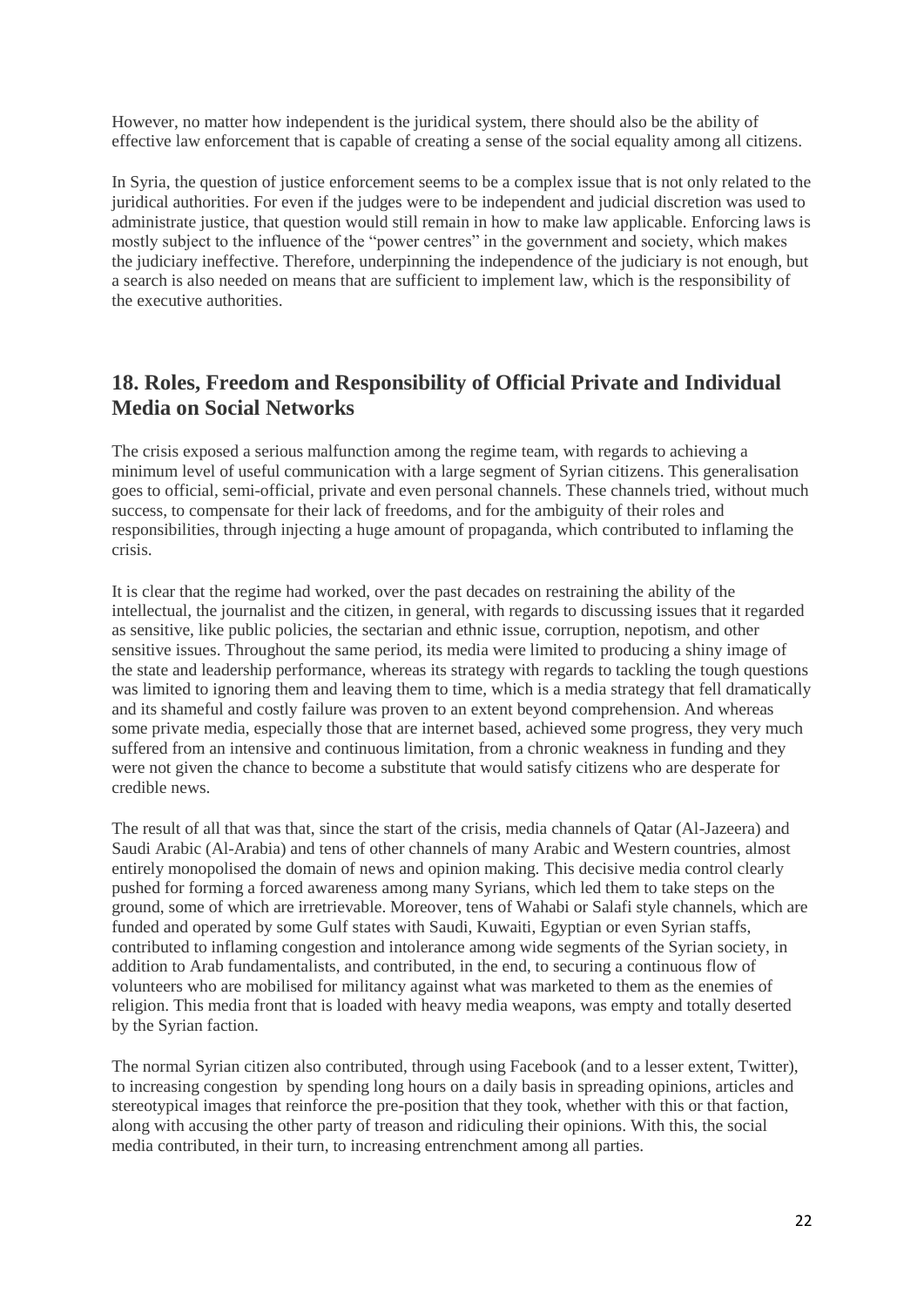And whereas Syrian official and semi-official channels tried, at the start of the crisis, to host some debate programmes, the intensifying of the crisis and the continuation of the incitement media from the other part soon pushed the Syrian media to entrench behind propaganda which focuses on a stereotypical image that glorifies all achievements of the national army and reduces the entire Syrian spectator spectrum in an idealistic image that supports the regime. This also contributed to increasing congestion in the Syrian and Arabic street, in general, with regards to the crisis in Syria.

All these elements, and many others that also circulate around the lack of dialogue or communication, contributed to creating and deepening a very severe polarisation that took the Syrian public opinion by storm in an unprecedented way. We now have two totally contradicting versions of the same events and the same crisis. Moreover, with the breakdown of the dialogue language, the learning mechanism broke down and every possibility to understand the motives and fears of the other party was paralysed, which created a general feeling of the lack of possibility for dialogue and the need for reverting to armed violence in order to impose the vision of each party on the other, as a sole solution that could be envisaged for the crisis. With the crisis going for longer and the propaganda media increasingly becoming relied upon, heavy fogginess prevailed in circulated information and news, which pushed the audience, which was already polarised and tense, to revert to building understandings about the crisis that could only be described as myths. Some of them deal with the causes for the crisis and some of them confirm the imminent victory and the imminent resolving of the crisis, so everyone fell into an empty circle whose title was violence, weapons and blood.

There is no way to break this deadly circle until the majority of Syrians get convinced that there is no other way, nor an alternative, but dialogue, and that there is no escape from trying to reach a common ground between them. Leaderships and major personalities in this crisis should be a role model for their audiences in showing their ability to listen and conduct dialogue, to accept the reality as it is and to stop inciting and regenerating the abolitionary and exclusive intellect.

And if we, as Syrians, cannot prevent fierce propaganda campaigns, and we all know that they are not doing what they are doing for the love of us, for the sake of us or of our country, nor in pursuit of better freedoms or rights for us, we can decide against committing an error in return for an error. We can decide not to be pushed by a journalistic crime to commit a similar one in return for another, and we can decide to stick to our ethics and humanity, no matter how hard this seemed to be.

# **19. The environment**

The environment deterioration has been a concern for citizens since a long time, due to some harsh environmental circumstances imposing on citizens a feeling of bad management by specialised authorities, on one hand, and also awareness rising among them with regards to the need for the availability of healthy environment circumstances, through which their relation with their immediate surrounding would become better.

Therefore, some environmental phenomenon that Syria witnessed had highly effective economic and social dimensions. We mention, for example, the drought in the past years, which forced rural inhabitants in many villages in northern Syria to migrate to the suburbs of major towns in order to make a living. That internal migration had an effect on the deterioration of their livelihoods, on one hand, and on the concentration of population growth in the city suburbs, which led to a growth in unemployment phenomenon in cities. Moreover, environment phenomena that are related to drought led to a shrinkage in agricultural land and, therefore, the Syrian economy, which is largely dependent on agriculture, was affected.

The environmental problem that resulted from bad management by specialists, and also by bad usage from citizens, can be categorised into two parts: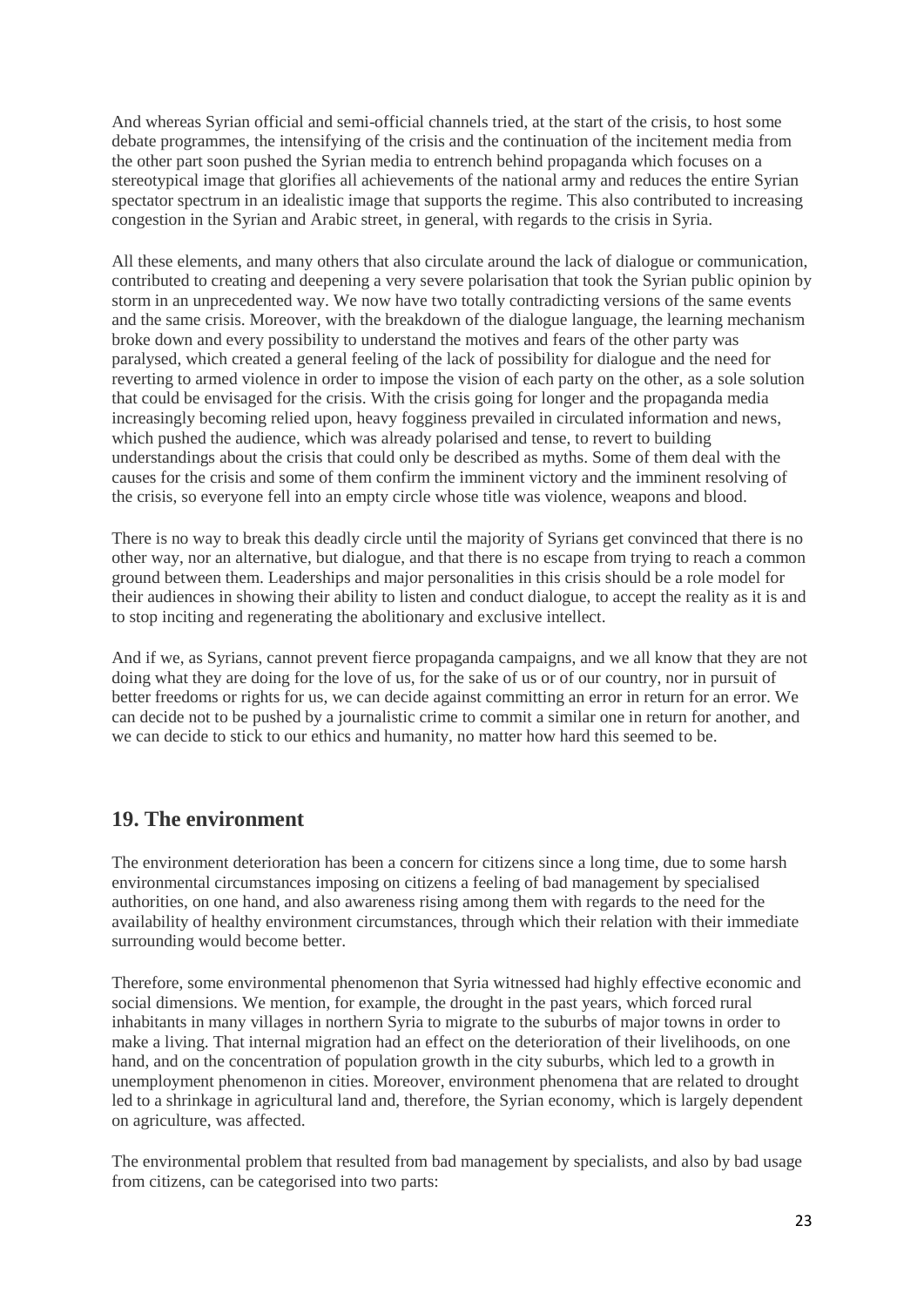- The first part is related to the volume of available resources and their shortage in fulfilling the increasing needs of people, like a cut in drinking water, the wastage of water and the drought of the Barada river.
- The second part is related to the quality of environmental resources and the pollution that they are subject to, like the pollution of drinking water and pollution of the air in Homs because of the refinery, and in Banias because of the cement factory, and the increase in pollution phenomena and bad scents because of the shortage in maintaining sewage pipes and garbage fills.

In addition to that is the expansion in industrial and population projects at the expense of green areas, like Damascus Guta, which is threatened by pollution and extinction because of industrial projects and their waste.

The apparent reason is explained by some citizens as being neglect or shortcomings by the authorities in managing environmental issues, especially those that are related to preventing bad usage and management risks. We mention, for example, forest fires and the catastrophe of the Zaisoun dam collapse in 2002, which contributed to an increase in anger among some citizens and their feeling of impotency towards the physical and emotional effects that come as a result of catastrophes.

Despite modern steps that the previous governments adopted, especially with regards to environmental legislations, there is an impression that the environmental issue in Syria is yet to crystallise in a political, social or even scientific formula of any significance. On the other hand, there is a growth in public awareness with regards to the need of preserving the environment and to preserve their immediate surroundings. This is noticed through an increase in complaints in Syrian journalism, which expresses the fact that these fears are real.

The current crisis came to aggravate the risk of environment collapse through the freehand it suffered in fires that targeted forests, agricultural areas, oil wells, electricity generators, to garbage piling and increase in gasses and pollution as a result of battles. Moreover, with the neglect and bulldozing that affected agricultural lands in order for them to be made a theatre for military operations, and their inhabitants having to flee them, we came before a real environmental catastrophe that requires an environmental awareness, a specialist action and a new culture to rescue what was destroyed and to rebuild once more which requires work that would take years.

# **20. Occupied Territories**

Some of the key elements that affect the Syrian crisis have been absent or were neutralized. The issue of the Golan Heights, as part of the conflict with Israel, was foggy, perhaps a media piece that was directed against the political authority, or even within the discussion about the consequences of the political regime. The Syrian crisis is considered an internal affair, which excludes the "occupied territories" from the priorities or the explicit demands of some opposition parties. Yet, this issue posed a series of questions within the framework of thinking about the crisis and its solutions:

The Golan issue has been tackled from the internal political dimension point of view, for the political regime is classified under the "Resistance" system, which, under through indirect negotiations arrived in 2010 to an advanced stage towards regaining the Golan Heights. On the other hand, some political parties see that it did not come even close to the hope of liberation, and could not , through political routes, manage to mobilise Resolutions 242 and 338. The Golan Heights had social consequences that were manifested in the "problem of the displaced", whose repercussions were absorbed, according to some parties. The deeper dimension of the Golan is manifested in the blockage of the strategic horizon of the conflict with Israel